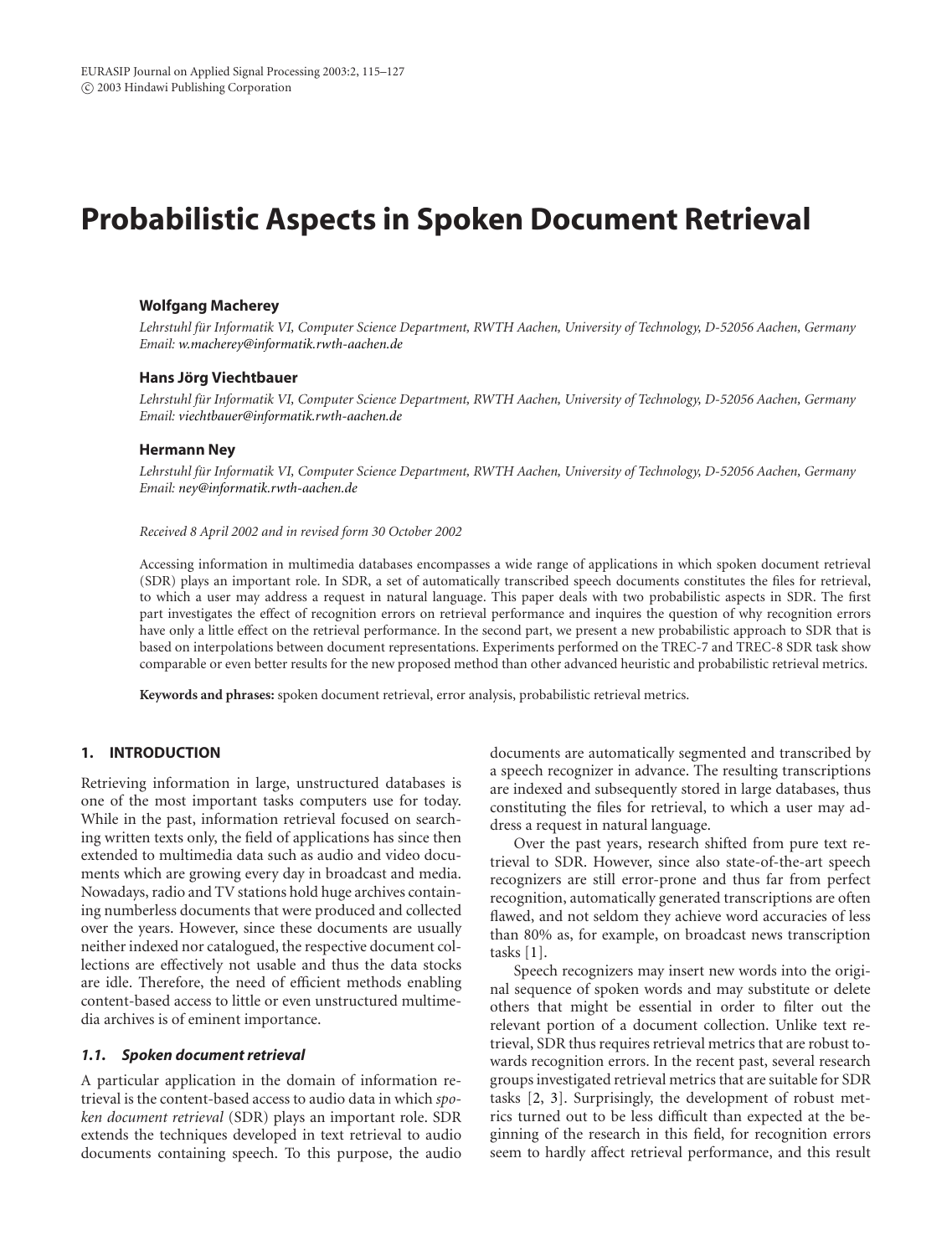also holds for tasks, where automatically generated transcriptions achieve word error rates of up to 40% (see the experimental results in Section 3.1). Although this was the unanimous result of past TREC evaluations [2, 3], the reasons are only insufficiently examined. In this paper, we conduct a probabilistic analysis of errors in SDR. To this purpose, we propose two new error criteria that are more suitable in order to quantify the appropriateness of automatically generated transcriptions for retrieval applications. The second part of this paper attends to probabilistic retrieval metrics for SDR. Although probabilistic retrieval metrics are usually better motivated in terms of a mathematically well-founded theory than their heuristic counterparts, they often suffer from lower performances. In order to compensate for this shortcoming, we propose a new statistical approach to information retrieval based on a measure for *document similarities*. Experimental results for both the error analysis and the new statistical approach are presented on the TREC-7 and TREC-8 SDR task.

The structure of this paper is as follows. In Section 2, we start with a brief introduction to heuristic retrieval metrics. In order to improve the baseline performance, we propose a new method for query expansion. Section 3 is about the effect of recognition errors on retrieval performance. It includes a detailed error analysis and presents the datasets used for the experiments. In Section 4, we propose the new statistical approach to information retrieval and give detailed results of the experiments conducted. We conclude the paper with a summary in Section 5.

## **2. HEURISTIC RETRIEVAL METRICS IN SDR**

Among the proposed heuristic approaches to information retrieval, the *term-frequency/inverse-document-frequency* (tfidf) metric belongs to the best investigated retrieval metrics. Due to its simple structure in combination with a fairly well initial performance, tf-idf forms the basis for several advanced retrieval metrics. In the following section, we give a brief introduction to tf-idf in order to introduce the terminology used in this paper and to form the basis for all further considerations.

# *2.1. Baseline methods*

Let  $\mathcal{D} := \{d_1, \ldots, d_K\}$  be a set of *K* documents and let  $w =$ *w*1*,...,ws* denote a request given as a sequence of *s* words. A retrieval system transforms *w* into a set of query terms  $q_1, \ldots, q_m$  ( $m \leq s$ ) which are used to retrieve those documents that preferably should meet the user's information need. To this purpose, all words that are of "low semantic worth" for the actual retrieval process are eliminated (*stopping*) while the residual words are reduced to their morphological stem (*stemming*) using, for example, Porter's stemming algorithm [4]. Documents are preprocessed in the same manner as the queries are. The remaining words, also referred to as *index terms*, constitute the features that describe a document or query. In the following, index terms are denoted by *d* or *q* if they are associated with a certain document **d** or query **q**; otherwise, we use the symbol *t*. Let  $\mathcal{T} :=$ 

 $\{t_1, \ldots, t_T\}$  be a set of index terms and let  $\mathcal{Q} := \{q_1, \ldots, q_L\}$ denote a set of queries. Then both documents and queries are given as sequences of index terms

$$
\mathbf{d}_k = d_{k,1}, \dots, d_{k,I_k}, \quad \mathbf{d}_k \in \mathfrak{D} \text{ with } d_{k,i} \in \mathfrak{T} \ (1 \leq i \leq I_k),
$$
\n
$$
\mathbf{q}_l = q_{l,1}, \dots, q_{l,J_l}, \qquad \mathbf{q}_l \in \mathfrak{D} \text{ with } q_{l,j} \in \mathfrak{T} \ (1 \leq j \leq J_l). \tag{1}
$$

Each query  $q \in \mathcal{Q}$  partitions the document set  $\mathcal{D}$  into a subset  $\mathcal{D}^{\text{rel}}(q)$  containing all documents that are relevant with respect to **q**, and the complementary set  $\mathcal{D}^{\text{irr}}(\mathbf{q})$  containing the residual, that is, all irrelevant documents. The number of occurrences of an index term  $t$  in a document  $\mathbf{d}_k$  and a query **q***l*, respectively, is denoted by

$$
n(t, \mathbf{d}_k) := \sum_{i=1}^{I_k} \delta(t, d_{k,i}), \qquad n(t, \mathbf{q}_l) := \sum_{j=1}^{J_l} \delta(t, q_{l,j}) \qquad (2)
$$

with  $\delta(\cdot, \cdot)$  as the *Kronecker* function. The counts  $n(t, \mathbf{d}_k)$ in (2) are also referred to as *term frequencies* of document  $\mathbf{d}_k$ . Using  $n(t, \mathbf{d}_k)$  from (2), we define the *document frequency*  $n(t)$  as the number of documents containing the index term *t*,

$$
n(t) := \sum_{\substack{k=1 \ n(t, \mathbf{d}_k) > 0}}^{K} 1. \tag{3}
$$

With the definition of the *inverse document frequency*

$$
idf(t) := \log \frac{1+K}{1+n(t)},\tag{4}
$$

a document specific weight  $\omega(t, d)$  and a query specific weight  $\omega(t, \mathbf{q})$  is assigned to each index term *t*. These weights are defined as the product over the term frequencies  $n(t, d)$ and  $n(t, q)$ , respectively, and the inverse document frequencies

$$
\omega(t, \mathbf{d}) := n(t, \mathbf{d}) \cdot \text{idf}(t),
$$
  
\n
$$
\omega(t, \mathbf{q}) := n(t, \mathbf{q}) \cdot \text{idf}(t).
$$
\n(5)

Given a query **q**, a retrieval system rates each document in the database whether or not it may meet the request. The result is a *ranking list* including all documents that are supposed to be relevant with respect to **q**. To this purpose, we define a *retrieval function f* that in case of using the tf-idf metric is defined as the product over all weights of index terms occurring in **q** as well as in **d**, normalized by the length of the query **q** and the document **d**,

$$
f(\mathbf{q}, \mathbf{d}) := \frac{\sum_{t \in \mathcal{T}} \omega(t, \mathbf{q}) \cdot \omega(t, \mathbf{d})}{\sqrt{\sum_{t \in \mathcal{T}} n^2(t, \mathbf{q})} \cdot \sqrt{\sum_{t \in \mathcal{T}} n^2(t, \mathbf{d})}}.
$$
 (6)

The value of *f* (**q***,* **d**) is called *retrieval status value* (RSV). The evaluation of  $f(\mathbf{q}, \mathbf{d})$  for all documents  $\mathbf{d} \in \mathcal{D}$  induces a ranking according to which the documents are compiled to a list that is sorted in descending order. The higher the RSV of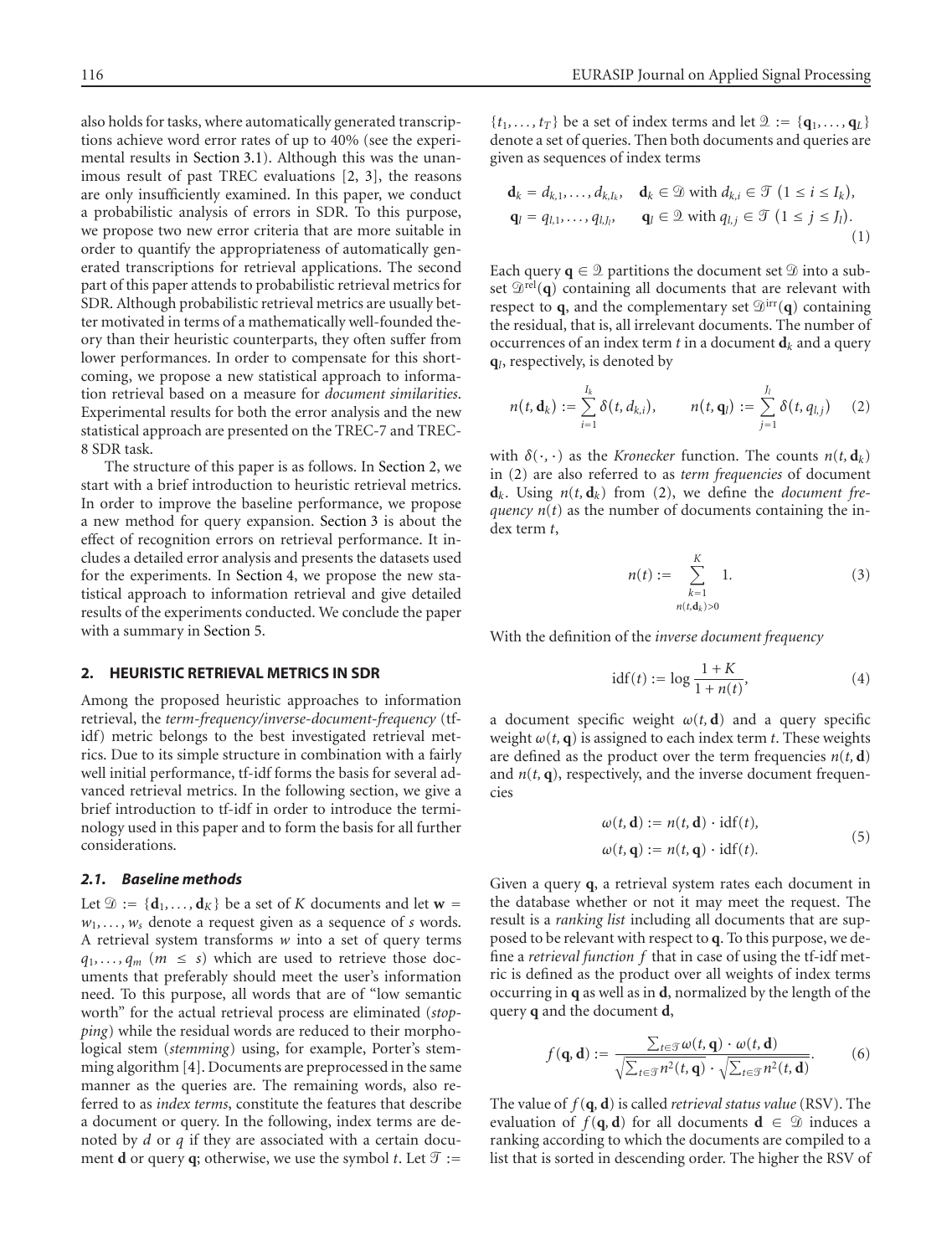a document, the better it may meet the query and the more important it may be for the user.

# *2.2. Advanced retrieval metrics*

Based on the tf-idf metric, several modifications were proposed in literature leading, for example, to the Okapi metrics [5] as well as the SMART-1 and the SMART-2 metric [6]. The baseline results conducted for this paper use the following version of the SMART-2 metric. Here, the inverse document frequencies are given by

$$
idf(t) := \log \left[ \frac{K}{n(t)} \right]. \tag{7}
$$

Note that due to the floor operation in (7), a term weight will be zero if it occurs in more than half of the documents. According to [7], each index term *t* in a document **d** is associated with a weight  $g(t, d)$  that depends on the ratio of the logarithm of the term frequency  $n(t, d)$  to the logarithm of the average term frequency  $\overline{n}(\mathbf{d})$ ,

$$
g(t, \mathbf{d}) := \begin{cases} \frac{[1 + \log n(t, \mathbf{d})]}{[1 + \log \overline{n}(\mathbf{d})]}, & \text{if } t \in \mathbf{d}, \\ 0, & \text{if } t \notin \mathbf{d} \end{cases}
$$
(8)

with  $\log 0 := 0$  and

$$
\overline{n}(\mathbf{d}) = \frac{\sum_{t \in \mathcal{T}} n(t, \mathbf{d})}{\sum_{t \in \mathcal{T}: n(t, \mathbf{d}) > 0} 1}.
$$
 (9)

The logarithms in (8) prevent documents with high term frequencies from dominating those with low term frequencies. In order to obtain the final term weights,  $g(t, d)$  is divided by a linear combination between a pivot element *c* and the number of singletons  $n_1(\mathbf{d})$  in document **d**,

$$
\omega(t, \mathbf{d}) := \frac{g(t, \mathbf{d})}{(1 - \lambda) \cdot c + \lambda \cdot n_1(\mathbf{d})}
$$
(10)

with  $\lambda = 0.2$  and

$$
c = \frac{1}{K} \sum_{k=1}^{K} n_1(\mathbf{d}_k),
$$
  
\n
$$
n_1(\mathbf{d}) := \sum_{t \in \mathcal{T}: n(t, \mathbf{d}) = 1} 1.
$$
\n(11)

Unlike tf-idf, only query terms are weighted with the inverse document frequency idf (*t*)

$$
\omega(t, \mathbf{q}) = [1 + \log n(t, \mathbf{q})] \cdot \mathrm{idf}(t). \tag{12}
$$

Now, we can define the SMART-2 retrieval function as the product over the document and query specific index term weights

$$
f(\mathbf{q}, \mathbf{d}) = \sum_{t \in \mathcal{T}} \omega(t, \mathbf{q}) \cdot \omega(t, \mathbf{d}).
$$
 (13)



FIGURE 1: Principle of query expansion: using the difference vector  $\rho_q$ , the original query vector  $e_q$  is shifted towards the subset of relevant documents.

## *2.3. Improving retrieval performance*

Often, the retrieval effectiveness can be improved using interactive search techniques such as *relevance feedback* methods. Retrieval systems providing relevance feedback conduct a preliminary search and present the top-ranked documents to the user who has to rate each document whether it meets his information need or not. Based on this relevance judgment, the original query vector is modified in the following way. Let  $\widetilde{\mathcal{D}}^{\text{rel}}(q)$  be the subset of top-ranked documents rated as relevant, and let  $\widetilde{\mathfrak{D}}^{\text{irr}}(\mathbf{q})$  denote the subset of irrelevant retrieved documents. Further, let  $e_d$  denote the document **d** embedded into a *T*-dimensional vector **e**<sub>d</sub> =  $(n(t_1, d), ..., n(t_T, d))^T$ , and let  $\mathbf{e}_q = (n(t_1, q), \dots, n(t_T, q))^T$  denote the vector embedding of the query **q**. Then, the difference vector  $\rho_{q}$  defined by

$$
\pmb{\rho}_\mathbf{q} = \frac{1}{\big|\widetilde{\mathcal{D}}^\text{rel}(\mathbf{q})\big|} \cdot \sum_{\mathbf{d}\in\widetilde{\mathcal{D}}^\text{rel}(\mathbf{q})} \pmb{e}_\mathbf{d} - \frac{1}{\big|\widetilde{\mathcal{D}}^\text{irr}(\mathbf{q})\big|} \cdot \sum_{\mathbf{d}\in\widetilde{\mathcal{D}}^\text{irr}(\mathbf{q})} \pmb{e}_\mathbf{d} \quad (14)
$$

connects the centroids of both document subsets. Therefore, it can be used in order to shift the original query vector **eq** towards the cluster of relevant documents, resulting in a new query vector **eq** (see Figure 1)

$$
\widetilde{\mathbf{e}}_{\mathbf{q}} = (1 - \gamma) \cdot \mathbf{e}_{\mathbf{q}} + \gamma \cdot \boldsymbol{\rho}_{\mathbf{q}} \quad (0 \le \lambda \le 1). \tag{15}
$$

This method is also known as *query expansion*, and the *Rocchio algorithm* [8] counts among the best known implementations of this idea although there are many others as well [9, 10, 11]. Assuming that the *r* top-ranked documents of the preliminary search are (most likely) relevant, interactive search techniques can be automated by setting  $\widetilde{\mathfrak{D}}^{\text{rel}}(q)$  to the first *r* retrieved documents, whereas  $\widetilde{\mathfrak{D}}^{\text{irr}}(\mathbf{q})$  is set to  $\varnothing$ . However, since the effectiveness of a preliminary retrieval process may decrease due to recognition errors, query expansion is often performed on secondary document collections, for example, news paper articles that are kept apart from the actual retrieval corpus. This technique is very effective, but at the same time, it requires significantly more resources due to the additional indexing and storage costs of the supplementary database. Therefore, we focus on a new method for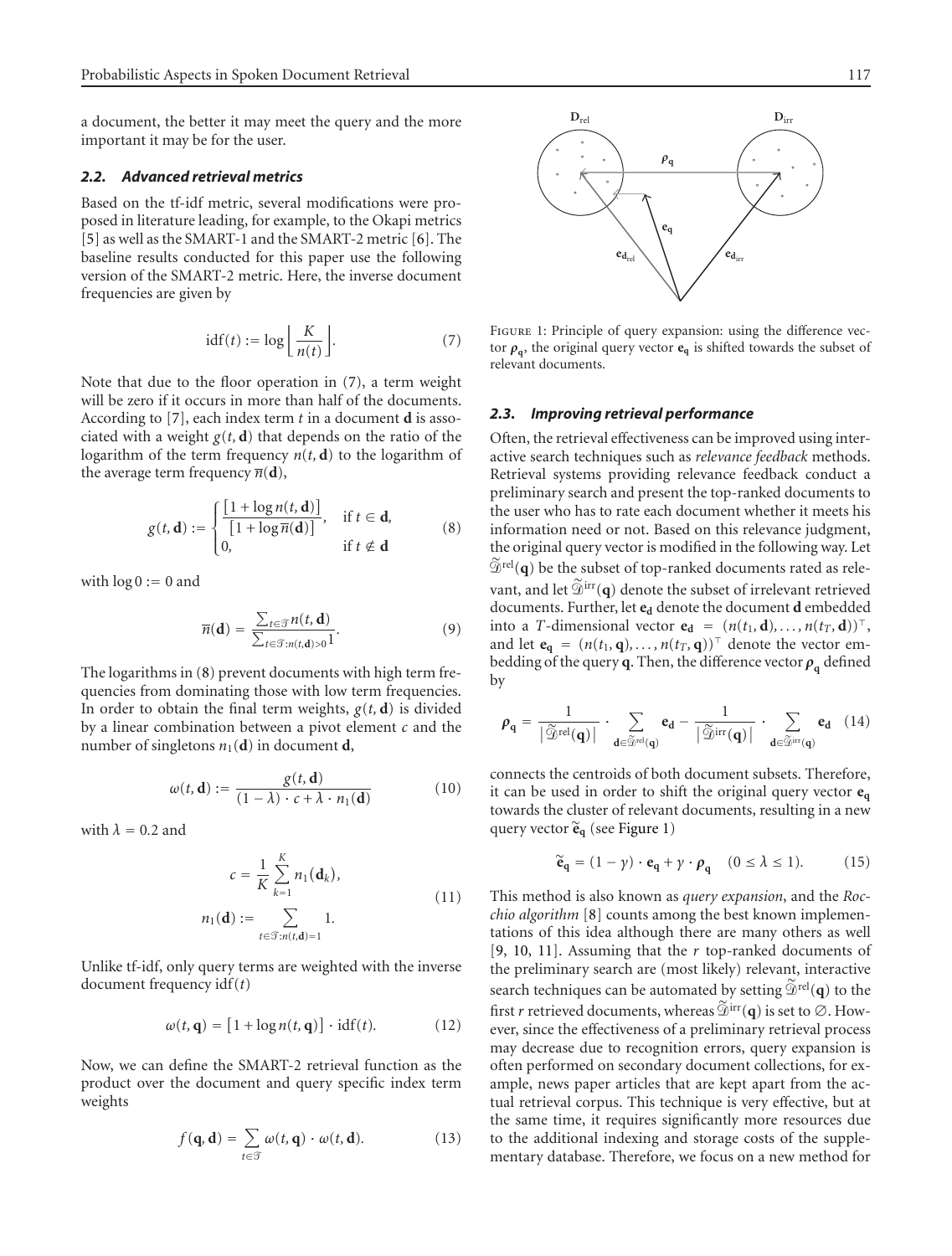|                  |       | TREC-7 | TREC-8 |       |                          |       |
|------------------|-------|--------|--------|-------|--------------------------|-------|
|                  | All   | Rel.   | Irr.   | All   | Rel.                     | Irr.  |
| # Documents      | 2866  | 348    | 2518   | 21745 | 1679                     | 20066 |
| # Queries        | 23    |        |        | 50    | $\overline{\phantom{a}}$ |       |
| Avg. doc. length | 267.4 | 580.1  | 265.5  | 169.6 | 283.9                    | 169.4 |

Table 1: Corpus statistics for the TREC-7 and the TREC-8 spoken document retrieval task.

query expansion that solely uses the actual retrieval corpus while preserving robustness towards recognition errors. The approach comprises the following three steps:

- (1) perform a preliminary retrieval using SMART-2 with  $\pi$ : {1,...,  $K$ }  $\rightarrow$  {1,...,  $K$ } induced by the ranking list so that  $f(\mathbf{q}, \mathbf{d}_{\pi(1)}) \geq \cdots \geq f(\mathbf{q}, \mathbf{d}_{\pi(K)})$  holds;
- (2) determine the query expansion vector  $\hat{\mathbf{e}}_{q}$  defined as the sum over the expansion vectors  $\mathbf{v}_q(\mathbf{d})$  of the *r* topranked documents  $\mathbf{d}_{\pi(1)}, \ldots, \mathbf{d}_{\pi(r)}$  ( $r \leq K$ ),

$$
\hat{\mathbf{e}}_{\mathbf{q}} := \sum_{\mathbf{d} \in \mathfrak{D} : f(\mathbf{q}, \mathbf{d}_{\pi(1)}) \ge f(\mathbf{q}, \mathbf{d}) \ge f(\mathbf{q}, \mathbf{d}_{\pi(r)})} \frac{\mathbf{v}_{\mathbf{q}}(\mathbf{d})}{\sqrt{||\mathbf{v}_{\mathbf{q}}(\mathbf{d})||}^2}
$$
(16)

with the *i*th component ( $1 \le i \le T$ ) of **v**<sub>q</sub>(**d**) given by

$$
v_{\mathbf{q}}^{i}(\mathbf{d}) := \begin{cases} g(t_{i}, \mathbf{d}) \cdot \operatorname{id} f(t_{i}) \cdot \log n(t_{i}, \mathbf{d}), & \text{if } t_{i} \notin \mathbf{q}, \\ 0, & \text{if } t_{i} \in \mathbf{q}; \end{cases} (17)
$$

(3) the new query vector  $\tilde{\mathbf{e}}_{q}$  is defined by

$$
\widetilde{\mathbf{e}}_{\mathbf{q}} = \mathbf{e}_{\mathbf{q}} + \gamma \cdot \sqrt{||\mathbf{e}_{\mathbf{q}}||^2} \cdot \frac{\widehat{\mathbf{e}}_{\mathbf{q}}}{\sqrt{||\widehat{\mathbf{e}}_{\mathbf{q}}||^2}}.
$$
 (18)

# **3. ANALYSIS OF RECOGNITION ERRORS AND RETRIEVAL PERFORMANCE**

Switching from manual to recognized transcriptions raises the question of robustness of retrieval metrics towards recognition errors. Automatic speech recognition (ASR) systems may insert new words into the original sequence of spoken words while substituting or deleting others that might be essential in order to filter out the relevant portion of a document collection. In ASR, the performance is usually measured in terms of *word error rate* (WER). The WER is defined as the *Levenshtein* or edit distance, which is the minimal number of insertions (ins), deletions (del), and substitutions (sub) of words necessary to transform the spoken sentence into the recognized sentence. The relative WER is defined by

$$
\text{WER} := \sum_{k=1}^{K} \frac{\text{sub}_k + \text{ins}_k + \text{del}_k}{N}.
$$
 (19)

Here, *N* is the total number of words in the reference transcriptions of the document collection  $\mathcal{D}$ . The computation of the WER requires an alignment of the spoken sentence with

the recognized sentence. Thus, the order of words is explicitly taken into account.

## *3.1. Tasks and experimental results*

Experiments for the investigation on the effect of recognition errors on retrieval performance were carried out on the TREC-7 and the TREC-8 SDR task using manually segmented stories [3]. The TREC-7 task comprises 2866 documents and 23 test queries. The TREC-8 task comprises 21745 spoken documents and 50 test queries. Table 1 summarizes some corpus statistics.

Recognition results on the TREC-7 SDR tasks were produced using the RWTH large vocabulary continuousspeech recognizer (LVCSR) [12]. The recognizer uses a timesynchronous beam search algorithm based on the concept of word-dependent tree copies and integrates the trigram language-model constraints in a single pass. Besides acoustic and histogram pruning, a look-ahead technique of the language-model probabilities is utilized [13]. Recognition results were produced using gender-independent models. Neither speaker-adaptive nor any normalization methods were applied. Every nine consecutive feature vectors, each consisting of 16 cepstral coefficients, are spliced and mapped onto a 45-dimensional feature vector using a *linear discriminant analysis* (LDA). The segmentation of the audio stream into speech and nonspeech segments is based on a Gaussian mixture distribution model.

Table 2 shows the effect of recognition errors on retrieval performance, measured in terms of *mean average precision* (MAP) [14] for different retrieval metrics on the TREC-7 SDR task. Even though the WER of the recognized transcriptions is 32.5%, the retrieval performance decreases by only 9.9% relative using the SMART-2 metric in comparison with the original, that is, the manually generated transcriptions. The relative loss is even smaller (approx. 5% relative) if the new query expansion method is used.

Similar results could be observed on the TREC-8 corpus. Unlike the experiments conducted on the TREC-7 SDR task, we made use of the recognition outputs of the Byblos "Rough 'N Ready" LVCSR system [15] and the Dragon LVCSR system [16]. Here, the retrieval performance decreases by only 13.1% relative using the SMART-2 metric in combination with the recognition outputs of the Byblos speech recognizer and by 15.1% relative using the Dragon speech recognition outputs. Note that in both cases, the WER is approximately 40%, that is, almost every second word was misrecognized. Using the new query expansion method, the relative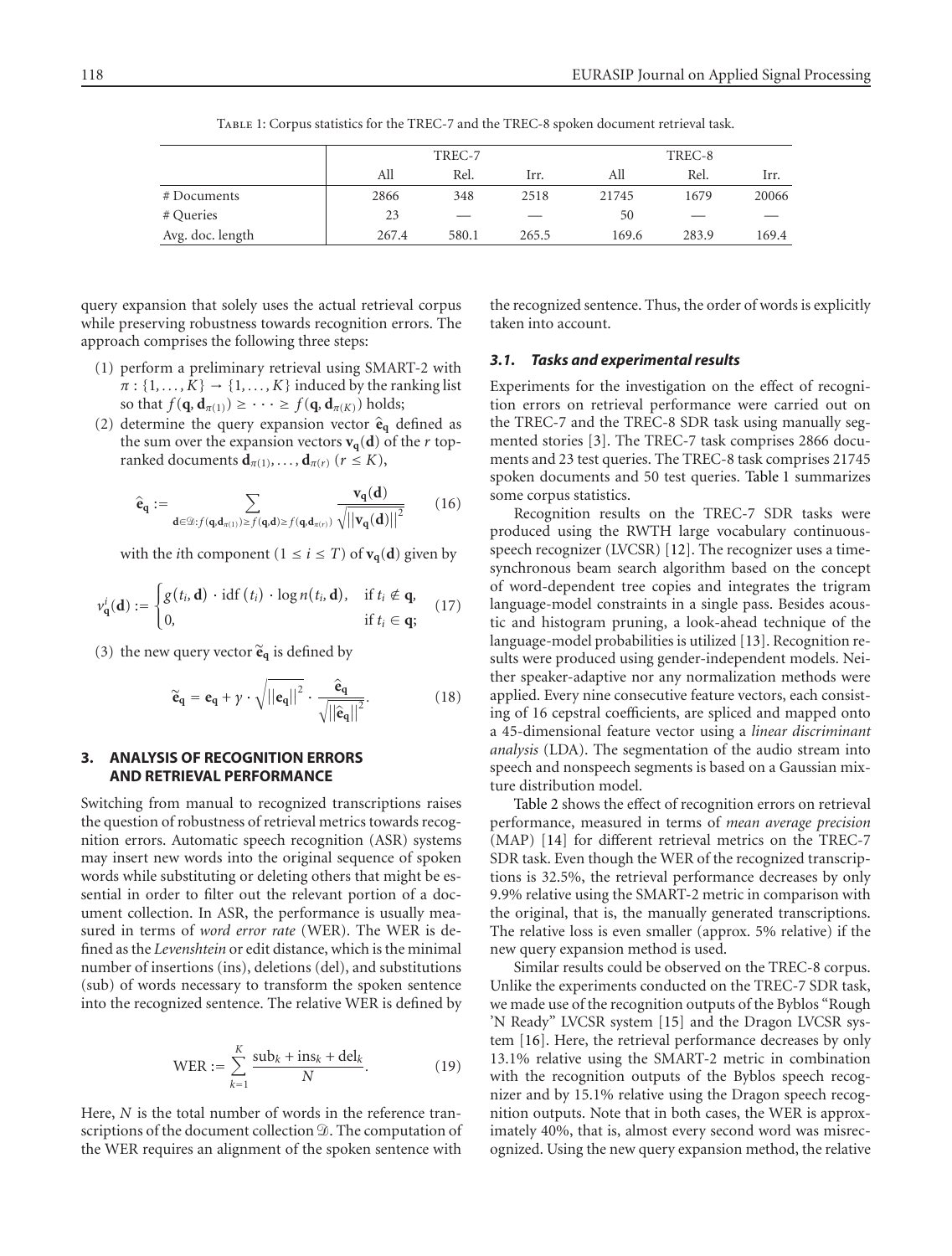|        |             | MAP[%]          |                  |                  |  |  |  |
|--------|-------------|-----------------|------------------|------------------|--|--|--|
|        | Metric      | TREC-7          | TREC-8           |                  |  |  |  |
|        | tf-idf      | 42.1            |                  | 47.6             |  |  |  |
| Text   | SMART-2     | 46.6            |                  | 49.6             |  |  |  |
|        | q-expansion | 53.4            | 57.5             |                  |  |  |  |
|        | tf-idf      | $35.3(-16.2\%)$ | $41.3(-13.2\%)$  | 42.0 $(-11.8\%)$ |  |  |  |
|        | SMART-2     | $42.0(-9.9\%)$  | $43.1(-13.1\%)$  | 42.1 $(-15.1\%)$ |  |  |  |
| Speech | q-expansion | $50.7(-5.1\%)$  | $50.0 (-13.0\%)$ | 49.8 $(-13.4\%)$ |  |  |  |
|        | WER[%]      | 32.5            | 38.4             | 40.3             |  |  |  |
|        |             | (RWTH)          | (Byblos)         | (Dragon)         |  |  |  |

Table 2: Retrieval effectiveness measured in terms of MAP on the TREC-7 and the TREC-8 SDR task. All WERs were determined without NIST rescoring. The numbers in parentheses indicate the relative change between text and speech-based results.

performance loss is nearly constant, that is, the transcriptions as produced by the Byblos speech recognizer cause a performance loss of 13.0% relative, whereas the transcriptions generated by the Dragon system cause a degradation of 13.4% relative.

#### *3.2. Alternative error measures*

Since most retrieval metrics usually disregard word orders, the WER is certainly not suitable in order to quantify the quality of recognized transcriptions for retrieval applications. A more reasonable error measure is given by the *term error rate* (TER) as proposed in [17]

$$
\text{TER} := \frac{1}{K} \cdot \sum_{k=1}^{K} \frac{\sum_{t \in \mathcal{T}} |n(t, \hat{\mathbf{d}}_k) - n(t, \mathbf{d}_k)|}{I_k}.
$$
 (20)

As before,  $I_k$  denotes the number of index terms in the reference document  $\mathbf{d}_k$ ,  $n(t, \mathbf{d}_k)$  is the original term frequency, and  $n(t, \mathbf{d}_k)$  denotes the term frequency of the term  $t$ in the recognized transcription  $\hat{d}_k$ . Note that a substitution error according to the WER produces two errors in terms of the TER since it not only misses a correct word but also introduces a spurious one. Consequently, we have to count substitutions twice in order to compare both error measures. Nevertheless, the alignment on which the WER computation is based must still be determined using uniform costs, that is, substitutions are counted once. Using the definitions

$$
\text{del}_t(\mathbf{d}, \hat{\mathbf{d}}) := \begin{cases} n(t, \mathbf{d}) - n(t, \hat{\mathbf{d}}), & n(t, \hat{\mathbf{d}}) < n(t, \mathbf{d}), \\ 0, & \text{otherwise,} \end{cases} \tag{21}
$$
\n
$$
\text{ins}_t(\mathbf{d}, \hat{\mathbf{d}}) := \begin{cases} n(t, \hat{\mathbf{d}}) - n(t, \mathbf{d}), & n(t, \hat{\mathbf{d}}) > n(t, \mathbf{d}), \end{cases}
$$

the TER can be rewritten as

 $\vert$  0.

$$
\text{TER} = \frac{1}{K} \sum_{k=1}^{K} \sum_{t \in \mathcal{T}} \frac{\text{del}_t(\mathbf{d}_k, \hat{\mathbf{d}}_k) + \text{ins}_t(\mathbf{d}_k, \hat{\mathbf{d}}_k)}{I_k}.
$$
 (22)

0*,* otherwise*,*

Since the contributions of term frequencies to term weights are often diminished by the application of logarithms (see (8)), the number of occurrences of an index term within a document **d** is of less importance than the fact whether a term *does* occur in **d** or not. Therefore, we propose the *indicator error rate* (IER) that is defined by

$$
\text{IER} := \frac{1}{K} \cdot \sum_{k=1}^{K} \frac{|\mathcal{T}_{\mathbf{d}_k} \setminus \mathcal{T}_{\hat{\mathbf{d}}_k}| + |\mathcal{T}_{\hat{\mathbf{d}}_k} \setminus \mathcal{T}_{\mathbf{d}_k}|}{|\mathcal{T}_{\mathbf{d}_k}|} \qquad (23)
$$

with

$$
\mathcal{T}_{\mathbf{d}_k} := \{ d_{k,1}, \dots, d_{k,I_k} \} \quad (1 \le k \le K). \tag{24}
$$

The IER discards term frequencies and measures the number of index terms that were missed or wrongly added during recognition. If we transfer the concepts *recall* and *precision* to pairs of documents, we will obtain a motivation for the IER. To this purpose, we define

recall (**d**, 
$$
\hat{\mathbf{d}}
$$
) :=  $\frac{|\mathcal{F}_{\mathbf{d}} \cap \mathcal{F}_{\hat{\mathbf{d}}}|}{|\mathcal{F}_{\mathbf{d}}|}$ ,  
prec (**d**,  $\hat{\mathbf{d}}$ ) :=  $\frac{|\mathcal{F}_{\mathbf{d}} \cap \mathcal{F}_{\hat{\mathbf{d}}}|}{|\mathcal{F}_{\hat{\mathbf{d}}}|}$ . (25)

Note that a high recall means that the recognized transcription **d** contains many index terms of the reference transcription **d**. A low precision means that the recognized transcription contains many index terms that do not occur in the reference transcription. Both the recall and precision errors are given by

$$
1 - \text{recall}(\mathbf{d}, \hat{\mathbf{d}}) = \frac{|\mathcal{F}_{\mathbf{d}} \setminus \mathcal{F}_{\hat{\mathbf{d}}}|}{|\mathcal{F}_{\mathbf{d}}|},
$$
  

$$
1 - \text{prec}(\mathbf{d}, \hat{\mathbf{d}}) = \frac{|\mathcal{F}_{\hat{\mathbf{d}}} \setminus \mathcal{F}_{\mathbf{d}}|}{|\mathcal{F}_{\hat{\mathbf{d}}}|}.
$$
 (26)

If we assume both the reference and the recognized documents to be of the same size, that is,  $|\mathcal{F}_d| \approx |\mathcal{F}_{\hat{d}}|$  which can be justified by the fact that language model scaling factors are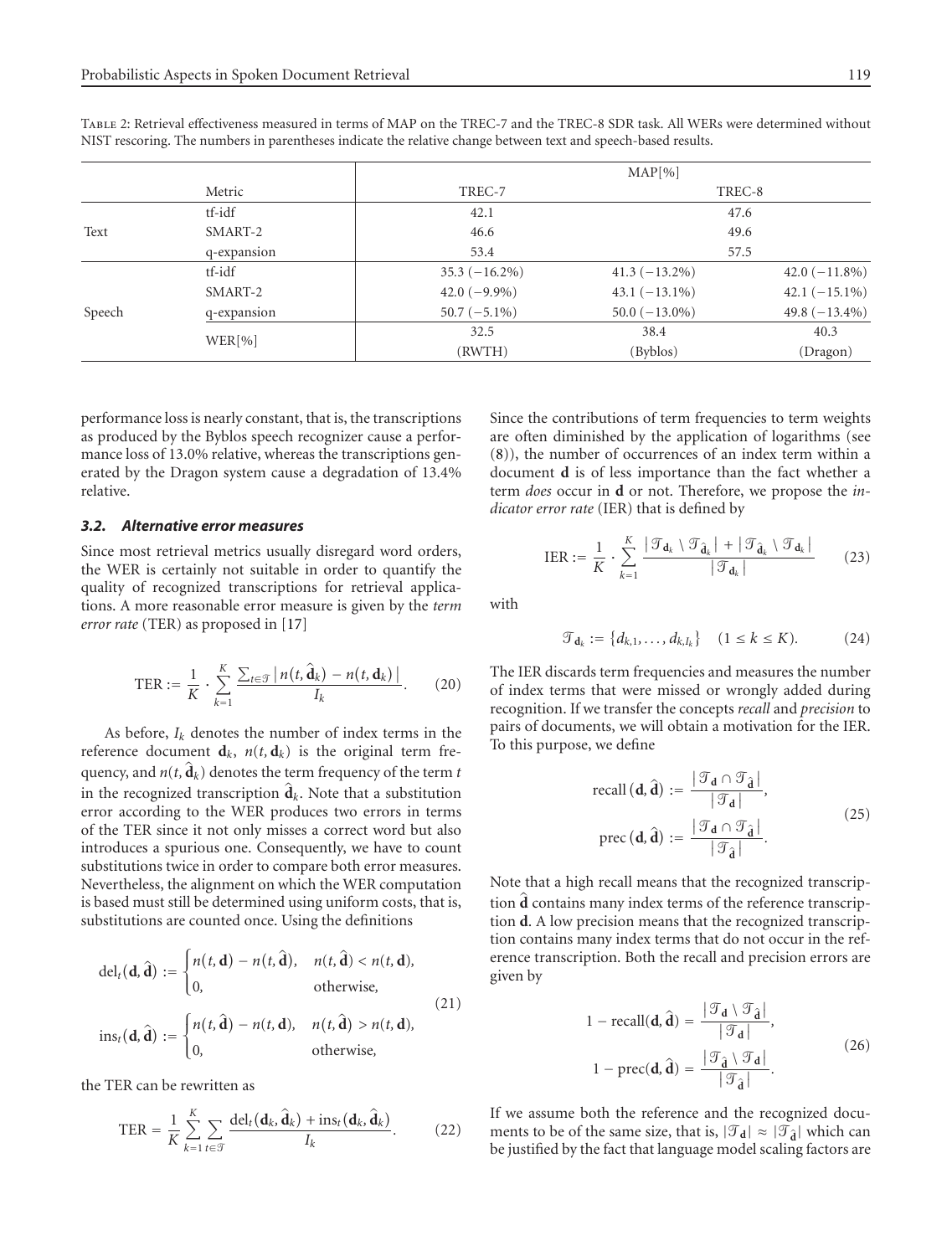|        |                    | TREC-7 |          |            | $TREC-7 + Stop + Stem$ |          |            | + Stop + Stem, Queries only |          |            |
|--------|--------------------|--------|----------|------------|------------------------|----------|------------|-----------------------------|----------|------------|
|        | Documents          | All    | Relevant | Irrelevant | All                    | Relevant | Irrelevant | All                         | Relevant | Irrelevant |
|        | deletions          | 4.8    | 3.9      | 4.9        | 8.5                    | 6.3      | 8.8        | 11.1                        | 8.2      | 11.5       |
| WER[%] | insertions         | 4.7    | 4.1      | 4.8        | 2.6                    | 2.4      | 2.6        | 8.7                         | 6.7      | 9.0        |
|        | substitutions      | 21.6   | 18.4     | 22.1       | 17.0                   | 14.2     | 17.3       | 5.3                         | 4.7      | 5.4        |
|        | error rate $\star$ | 52.8   | 44.7     | 53.9       | 45.0                   | 37.2     | 46.0       | 30.3                        | 24.4     | 31.2       |
|        | deletions          | 21.8   | 17.4     | 22.4       | 24.0                   | 19.2     | 24.6       | 12.0                        | 10.8     | 12.2       |
| TER[%] | insertions         | 22.8   | 17.9     | 23.5       | 18.9                   | 15.5     | 19.3       | 17.5                        | 10.8     | 18.4       |
|        | error rate         | 44.6   | 35.3     | 45.9       | 42.8                   | 34.7     | 43.9       | 29.5                        | 21.5     | 30.6       |
| IER[%] | deletions          | 16.3   | 13.9     | 16.6       | 17.4                   | 14.2     | 17.9       | 8.8                         | 7.0      | 9.0        |
|        | insertions         | 16.3   | 14.2     | 16.5       | 15.1                   | 13.6     | 15.3       | 10.7                        | 8.4      | 11.0       |
|        | error rate         | 32.5   | 28.1     | 33.1       | 32.5                   | 27.8     | 33.2       | 19.5                        | 15.5     | 20.0       |

Table 3: WER, TER, and IER measured with the RWTH speech recognizer on the TREC-7 corpus for varying preprocessing stages. Note that the substitutions are counted twice for the accumulated error rates of the WER criterion.

usually set to values ensuring balanced numbers of deletions and insertions, we obtain the following interpretation of the IER:

$$
IER = \frac{1}{K} \cdot \sum_{k=1}^{K} \frac{|\mathcal{T}_{d_k} \setminus \mathcal{T}_{\hat{d}_k}| + |\mathcal{T}_{\hat{d}_k} \setminus \mathcal{T}_{d_k}|}{|\mathcal{T}_{d_k}|}
$$
  
\n
$$
\approx \frac{1}{K} \cdot \sum_{k=1}^{K} \left[1 - \frac{|\mathcal{T}_{d_k} \setminus \mathcal{T}_{\hat{d}_k}|}{|\mathcal{T}_{d_k}|} + 1 - \frac{|\mathcal{T}_{\hat{d}_k} \setminus \mathcal{T}_{d_k}|}{|\mathcal{T}_{\hat{d}_k}|}\right]
$$
  
\n
$$
= \frac{1}{K} \cdot \sum_{k=1}^{K} \left[2 - \text{recall}(\mathbf{d}_k, \hat{\mathbf{d}}_k) - \text{prec}(\mathbf{d}_k, \hat{\mathbf{d}}_k)\right].
$$
\n(27)

Table 3 shows the error rates obtained on the TREC-7 SDR task for the three error measures: WER, TER, and IER. Note that substitution errors are counted twice in order to be comparable with the TER. The initial WER thus obtained is 52.8% on the whole document collection, whereas TER leads to an initial error rate of 44.6%. So far, we have not yet taken into account the effect of document preprocessing steps, that is, stopping and stemming. If we consider index terms only, TER decreases to 42.8%. Moreover, we can restrict the index terms to query terms only. Thus, TER decreases to 29*.*5%. Note that this magnitude will correspond to a WER of 17.4% if we convert TER into WER using the initial ratio of deletions, insertions, and substitutions of 4*.*8:4*.*7 : 21*.*6. Finally, we can apply the indicator error measure which leads to an IER of 19.5%, thus corresponding to WER of 17.4%. Similar results were observed on the TREC-8 SDR task using the recognition outputs of the Byblos and the Dragon speech recognition system, respectively (see Tables 8 and 9). Table 4 summarizes the most important error rates of Tables 3, 8, and 9.

For each error measure, we can determine the accuracy rate which is given by max $(1 - ER, 0)$ , where ER is the WER, the TER, or the IER, respectively. Assuming a linear dependency of the retrieval effectiveness on the accuracy rate, we can compute the squared empirical correlation between the MAP obtained on the recognized documents and the

Table 4: Summary of different error measures on the TREC-7 and TREC-8 SDR task. Substitution errors (sub) are counted once (sub  $1\times$ ) or twice (sub 2 $\times$ ), respectively.

|                        |                 | TREC-7        | TREC-8        |        |  |
|------------------------|-----------------|---------------|---------------|--------|--|
|                        |                 | <b>RWTH</b>   | <b>Byblos</b> | Dragon |  |
|                        | $(sub 1\times)$ | 32.5          | 38.4          | 40.3   |  |
|                        | (sub 2x)        | 52.8          | 60.3          | 61.3   |  |
|                        |                 | 44.6          | 52.2          | 53.2   |  |
| TER[%]                 | $+ stop + stem$ | 42.8          | 48.8          | 49.2   |  |
|                        | q-terms only    | 29.5          | 34.8          | 36.7   |  |
| IER[%]<br>q-terms only |                 | 19.5          | 22.3          | 23.4   |  |
| IER[%]                 | q-terms only    | 15.5          | 18.0          | 18.7   |  |
|                        | WER[%]          | Error measure |               |        |  |

Table 5: Squared empirical correlation between the MAP obtained on the recognized documents and the MAP obtained on the reference documents multiplied with the word accuracy (WA) rate, the term accuracy (TA) rate, and the indicator accuracy (IA) rate, respectively.

| Accuracy rate | tf-idf | SMART-2 | q-expansion |
|---------------|--------|---------|-------------|
| WA            | 0.741  | 0.323   | 0.010       |
| TA            | 0.475  | 0.007   | 0.567       |
| ſА            | 0.937  | 0.845   | 0.688       |

product over the accuracy rate and the MAP obtained on the reference documents. Table 5 shows the correlation coefficients thus computed. The computation of the accuracy rates refer to the ninth column of Tables 3, 8, and 9, that is, all documents were stopped and stemmed beforehand and reduced to query terms. Substitutions were counted only once in order to determine the word accuracies. Among the proposed error measures, the IER seems to best correlate with the retrieval effectiveness. However, the amount of data is still too small and further experiments will be necessary to prove this proposition.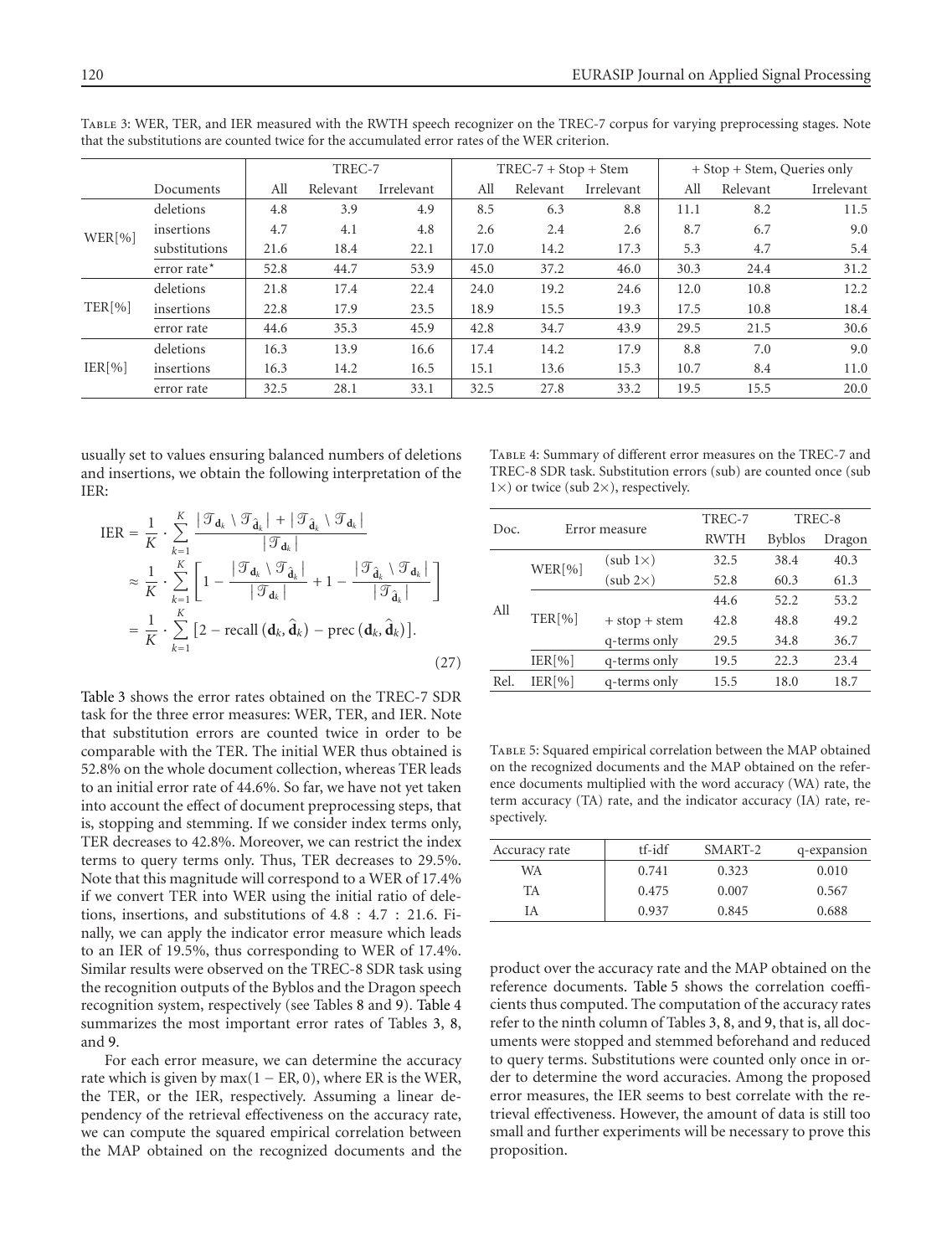#### *3.3. Further discussion*

In this section, we investigate the magnitude of the performance loss from a theoretical point of view. To this purpose, we consider the retrieval process in detail. When a user addresses a query to a retrieval system, each document in the database is rated according to its RSV. The induced ranking list determines a permutation  $\pi$  of the documents that can be mapped onto a vector indicating whether or not the document  $\mathbf{d}_i$  at position  $\pi(i)$  is relevant with respect to **q**. Let *f* be a retrieval function. Then, the application of *f* to a document collection  $\mathcal{D}$  given a query **q** leads to the permutation  $f_{\bf q}(\mathcal{D}) = (\mathbf{d}_{\pi(1)}, \mathbf{d}_{\pi(2)}, \dots, \mathbf{d}_{\pi(K)})$  with  $\pi$  induced by the following order:

$$
f(\mathbf{q}, \mathbf{d}_{\pi(1)}) \ge f(\mathbf{q}, \mathbf{d}_{\pi(2)}) \ge \cdots \ge f(\mathbf{q}, \mathbf{d}_{\pi(K)}). \tag{28}
$$

With the definition of the indicator function

$$
\mathcal{F}_{q}(\mathbf{d}) := \begin{cases} 1, & \text{if } \mathbf{d} \text{ is relevant with respect to } \mathbf{q}, \\ 0, & \text{otherwise,} \end{cases} \tag{29}
$$

the ranking list can be mapped onto a binary vector

$$
\mathcal{I}_{\mathbf{q}}\left(\begin{array}{c} \mathbf{d}_{\pi(1)} \\ \mathbf{d}_{\pi(2)} \\ \vdots \\ \mathbf{d}_{\pi(3)} \\ \mathbf{d}_{\pi(n)} \\ \mathbf{d}_{\pi(n+1)} \\ \vdots \\ \mathbf{d}_{\pi(K)} \end{array}\right)\longrightarrow \left(\begin{array}{c} 1 \\ 1 \\ 0 \\ \vdots \\ 1 \\ 0 \\ \vdots \\ 0 \end{array}\right).
$$
(30)

Even though the deterioration of transcriptions as caused by recognition errors may change the indicator vector, a performance loss will only occur if the RSVs of relevant documents fall below the RSVs of irrelevant documents. Note that among the four possible cases of local exchange operations between documents, that is,  $\mathcal{F}_{q}(\mathbf{d}_{\pi(i)}) \in \{0, 1\}$  changes its position with  $\mathcal{F}_{q}(\mathbf{d}_{\pi(j)}) \in \{0, 1\}$  ( $i \neq j$ ), only one case can cause a performance loss. Interestingly, it is possible to specify an upper bound for the probability that two documents **d**<sub>*i*</sub> and **d**<sub>*j*</sub> with  $f(\mathbf{q}, \mathbf{d}_i) > f(\mathbf{q}, \mathbf{d}_j)$  will change their relative order if they are deteriorated by recognition errors, that is,  $f(\mathbf{q}, \mathbf{d}_i) < f(\mathbf{q}, \mathbf{d}_i)$  will hold for the recognized documents  $\mathbf{d}_i$ and  $\hat{\mathbf{d}}_i$ . According to [18], this upper bound is given by

$$
P(f(\mathbf{q}, \hat{\mathbf{d}}_i) > f(\mathbf{q}, \hat{\mathbf{d}}_j) \mid f(\mathbf{q}, \mathbf{d}_i) < f(\mathbf{q}, \mathbf{d}_j))
$$
\n
$$
\leq \sum_{t \in \mathcal{F}} \frac{n^2(t, \mathbf{q}) \cdot [\sigma(n(t, \mathbf{d}_i))/I_i + \sigma(n(t, \mathbf{d}_j))/I_j]}{\Delta_{i,j}^2(\mathbf{q})} \tag{31}
$$

with

$$
\Delta_{i,j}(\mathbf{q}) := E[f(\mathbf{q}, \hat{\mathbf{d}}_i)] - E[f(\mathbf{q}, \hat{\mathbf{d}}_j)]
$$
  
\n
$$
E[f(\mathbf{q}, \hat{\mathbf{d}})] := \sum_{t \in \mathbf{q}} \frac{n(t, \mathbf{q}) \cdot [p_c(t) - p_e(t)] \cdot n(t, \mathbf{d})}{l(\mathbf{d})} + p_e(t)
$$
  
\n
$$
\sigma[n(t, \hat{\mathbf{d}})] := [p_c(t) \cdot [1 - p_c(t)] - p_e(t) \cdot [1 - p_e(t)]]
$$
  
\n
$$
\cdot n(t, \mathbf{d}) + l(\mathbf{d}) \cdot p_e(t).
$$
\n(32)

Here,  $p_c(t)$  denotes the probability that *t* is correctly recognized,  $p_e(t)$  is the probability that *t* is recognized even though  $\tau$  ( $\tau \neq t$ ) was spoken, and *l*(**d**) is a document specific length normalization that depends on the used retrieval metric. Thus, the upper bound for the probability of changing the order of two documents is vanishing for increasing document lengths [14, page 135]. In particular, this means that the relevant documents of the TREC-7 and the TREC-8 corpus are less affected by recognition errors than irrelevant documents since the average length of relevant documents is substantially larger than the average length of irrelevant documents (see Table 1).

Now, let  $π_0$  : {1,..., K} → {1,..., K} denote a permutation of the documents so that  $f(\mathbf{q}, \mathbf{d}_{\pi_0(1)}) > \cdots$  $f(\mathbf{q}, \mathbf{d}_{\pi_0(K)})$  holds for a query **q**. Then, we can define a matrix  $\mathbf{A} \in \mathbb{R}_{+}^{K \times K}$  with elements

$$
a_{ij} := P(f(\mathbf{q}, \hat{\mathbf{d}}_{\pi_0(i)}) < f(\mathbf{q}, \hat{\mathbf{d}}_{\pi_0(j)}) \mid f(\mathbf{q}, \mathbf{d}_{\pi_0(i)}) > f(\mathbf{q}, \mathbf{d}_{\pi_0(j)})). \tag{33}
$$

At the beginning, **A** is an upper triangular matrix whose diagonal elements are zero. Since exchanges between relevant documents and exchanges between irrelevant documents do not affect the retrieval performance, each matrix element *aij* will be set to 0 if  $\{d_{\pi_0(i)}, d_{\pi_0(i)}\} \subseteq \mathcal{D}^{\text{rel}}(q)$  or  $\{d_{\pi_0(i)}, d_{\pi_0(i)}\} \subseteq$  $\mathcal{D}^{\text{irr}}(q)$ . Then, the expectation of the ranking, that is, the permutation  $\pi$  maximizing the MAP of the recognized documents, can be determined according to Algorithm 1 using a greedy policy.

 $\pi := \pi_0;$ for  $i := 1$  to  $K$  do begin  $\pi_i(i) := \text{argmax} \{a_{ij}\};$ for  $k := 1$  to  $K$  do begin if( $k \neq i$ ) $\pi_i(k) := k$ ; end;  $a_{i,\pi_i(i)} := 0;$  $\pi := \pi_i \circ \pi;$ end;

#### Algorithm 1

The sequence of permutations  $\pi_K \circ \cdots \circ \pi_1 \circ \pi_0$  defines a sequence of reorderings that corresponds with the expectation of the new ranking. The expectation will maximize the likelihood if the documents in the database are pairwise stochastically independent.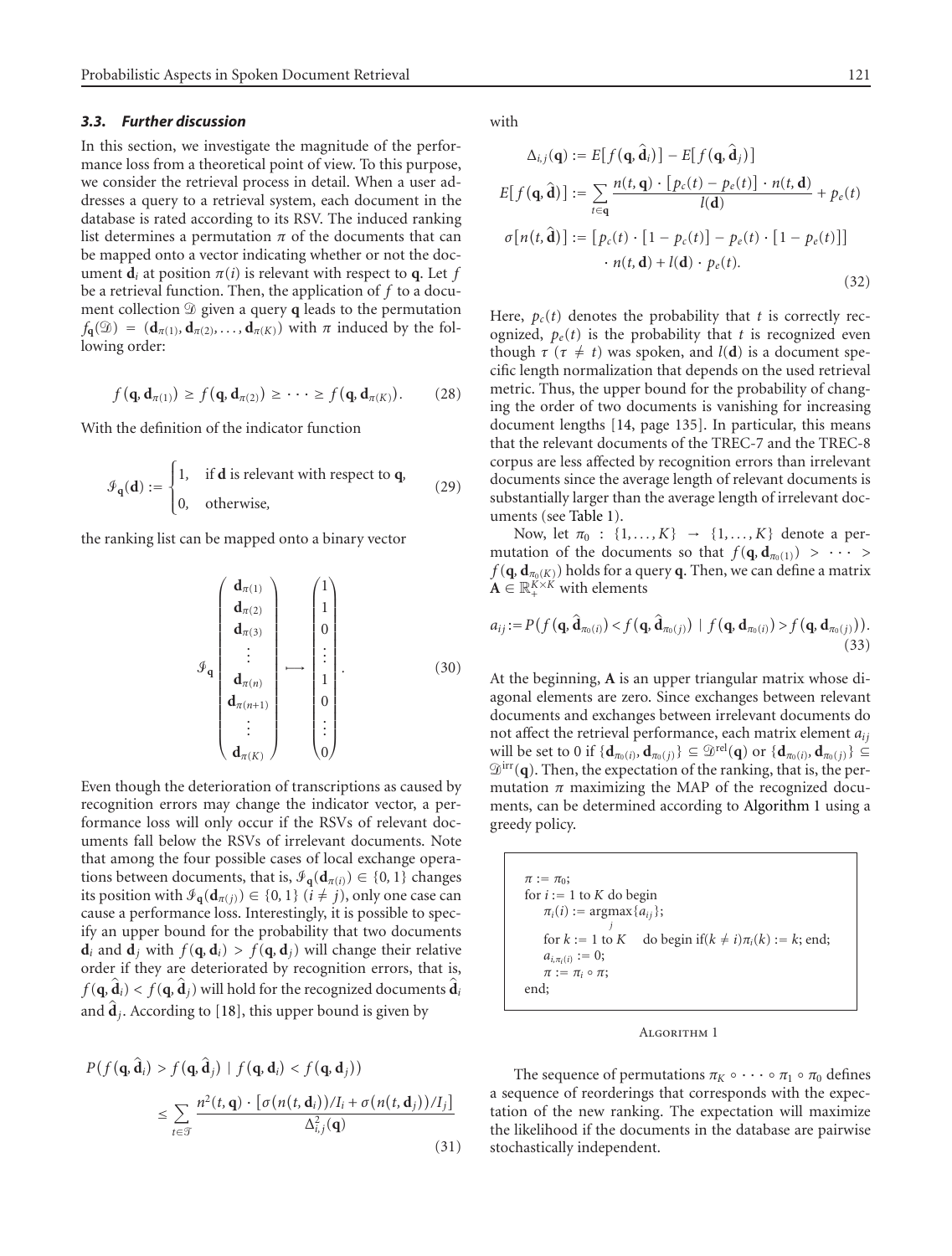# **4. PROBABILISTIC APPROACHES TO IR**

Besides heuristically motivated retrieval metrics, several probabilistic approaches to information retrieval were proposed and investigated over the past years. The methods range from binary independence retrieval models [19] over language model-based approaches [20] up to methods based on statistical machine translation [21]. The starting point of most probabilistic approaches to IR is the a posteriori probability  $p(\mathbf{d}|\mathbf{q})$  of a document **d** given a query **q**. The posterior probability can be directly interpreted as RSV. In contrast to many heuristic retrieval models, RSVs of probabilistic approaches are thus always normalized and even comparable between different queries. Often, the posterior probability  $p(\mathbf{d}|\mathbf{q})$  is denoted by  $p(\mathbf{d}, b \in \{rel, irr\}|\mathbf{q})$ , with the random variable *b* indicating the relevance of **d** with respect to **q**. However, since we consider noninteractive retrieval methods only, *b* is not observable and therefore obsolete since it cannot affect the retrieval process. The a posteriori probability can be rewritten as

$$
p(\mathbf{d}|\mathbf{q}) = \frac{p(\mathbf{d}) \cdot p(\mathbf{q}|\mathbf{d})}{\sum_{\widetilde{\mathbf{d}} \in \mathcal{D}} p(\widetilde{\mathbf{d}}) \cdot p(\mathbf{q}|\widetilde{\mathbf{d}})}.
$$
(34)

A document maximizing (34) is determined using Bayes' decision rule

$$
\mathbf{q} \longrightarrow r(\mathbf{q}) = \underset{\mathbf{d}}{\operatorname{argmax}} \{ p(\mathbf{q}|\mathbf{d}) \cdot p(\mathbf{d}) \}. \tag{35}
$$

This decision rule is known to be optimal with respect to the expected number of decision errors if the required distributions are known [22]. However, as neither  $p(\mathbf{q}|\mathbf{d})$  nor  $p(\mathbf{d})$ are known in practical situations, it is necessary to choose models for the respective distributions and estimate their parameters using suitable training data. Note that (35) can be easily extended to a ranking by determining not only the document maximizing  $p(\mathbf{d}|\mathbf{q})$ , but also by compiling a list that contains all documents sorted in descending order with respect to their posterior probability.

In the recent past, several probabilistic approaches to information retrieval were proposed and evaluated. In [21] the authors describe a method based on statistical machine translation. A query is considered as a sequence of keywords extracted from an imaginary document that best meets the user's information need. Pairs of queries and documents are considered as bilingual annotated texts, where the objective of finding relevant documents is ascribed to a translation of a query (source language) into a document (target language). Experiments were carried out on various TREC tasks. Using the IBM-1 translation model [23] as well as a simplified version called IBM-0, the obtained retrieval effectiveness outperformed the tf-idf metric.

The approach presented in [24] makes use of multistate hidden Markov models (HMM) to interpolate documentspecific language models with a background language model. The background language model that is estimated on the whole document collection is used in order to smooth the probabilities of unseen index terms in the document-specific

language models. Experiments performed on the TREC-7 ad hoc retrieval task showed better results than tf-idf.

In [25], the authors investigate an advanced version of the Markovian approach as proposed by [24]. Experiments conducted on the TREC-7 and TREC-8 SDR tasks achieve a retrieval effectiveness that is comparable with the Okapi metric, but does not outperform the SMART-2 results.

Even though many probabilistic retrieval metrics are able to outperform basic retrieval metrics as, for example, tf-idf, they usually do not achieve the effectiveness of advanced heuristic retrieval metrics such as SMART-2 or Okapi. In particular, for SDR tasks, probabilistic metrics often turned out to be less robust towards recognition errors than their heuristic counterparts. To compensate for this, we propose a new statistical approach to information retrieval that is based on document similarities [26].

# *4.1. Probabilistic retrieval using document representations*

A fundamental difficulty in statistical approaches to information retrieval is the fact that typically a rare index term is well suited to filter out a document. On the other hand, a reliable estimation of distribution parameters requires that the underlying events, that is, index terms, are observed as frequently as possible. Therefore, it is necessary to properly smooth the distributions. In our case, document-specific term probabilities  $p(t|\mathbf{d})$  are smoothed with term probabilities of documents that are similar to **d**. The similarity measure is based on *document representations* which in the simplest case can be document-specific histograms of the index terms.

The starting point of our approach is the joint probability  $p(\mathbf{q}, \mathbf{d})$  of a query **q** and a document **d**,

$$
p(\mathbf{q}, \mathbf{d}) = \prod_{j=1}^{|\mathbf{q}|} p(q_j, \mathbf{d}|q_1^{j-1})
$$
 (36)

$$
= \prod_{j=1}^{|q|} p(q_j, \mathbf{d}).
$$
 (37)

Here, |**q**| denotes the number of index terms in **q**. The conditional probabilities  $p(q_j, \mathbf{d}|q_1^{j-1})$  in (36) are assumed to be independent of the predecessor terms  $q_1^{j-1}$ . Document representations are now introduced via a hidden variable **r** that runs over a finite set **R** of document representations,

$$
p(\mathbf{q}, \mathbf{d}) = \prod_{j=1}^{|\mathbf{q}|} \sum_{\mathbf{r} \in \mathbf{R}} p(q_j, \mathbf{d}, \mathbf{r})
$$
 (38)

$$
= \prod_{j=1}^{|\mathbf{q}|} \sum_{\mathbf{r} \in \mathbf{R}} p(q_j|\mathbf{r}) \cdot p(\mathbf{d}|\mathbf{r}) \cdot p(\mathbf{r}) \tag{39}
$$

$$
= \prod_{j=1}^{|\mathbf{q}|} \sum_{\mathbf{r} \in \mathbf{R}} p(q_j|\mathbf{r}) \cdot \prod_{i=1}^{|\mathbf{d}|} p(d_i|\mathbf{r}, d_1^{i-1}) \cdot p(\mathbf{r}) \qquad (40)
$$

$$
= \prod_{j=1}^{|\mathbf{q}|} \sum_{\mathbf{r} \in \mathbf{R}} p(q_j|\mathbf{r}) \cdot \prod_{i=1}^{|\mathbf{d}|} p(d_i|\mathbf{r}) \cdot p(\mathbf{r}). \tag{41}
$$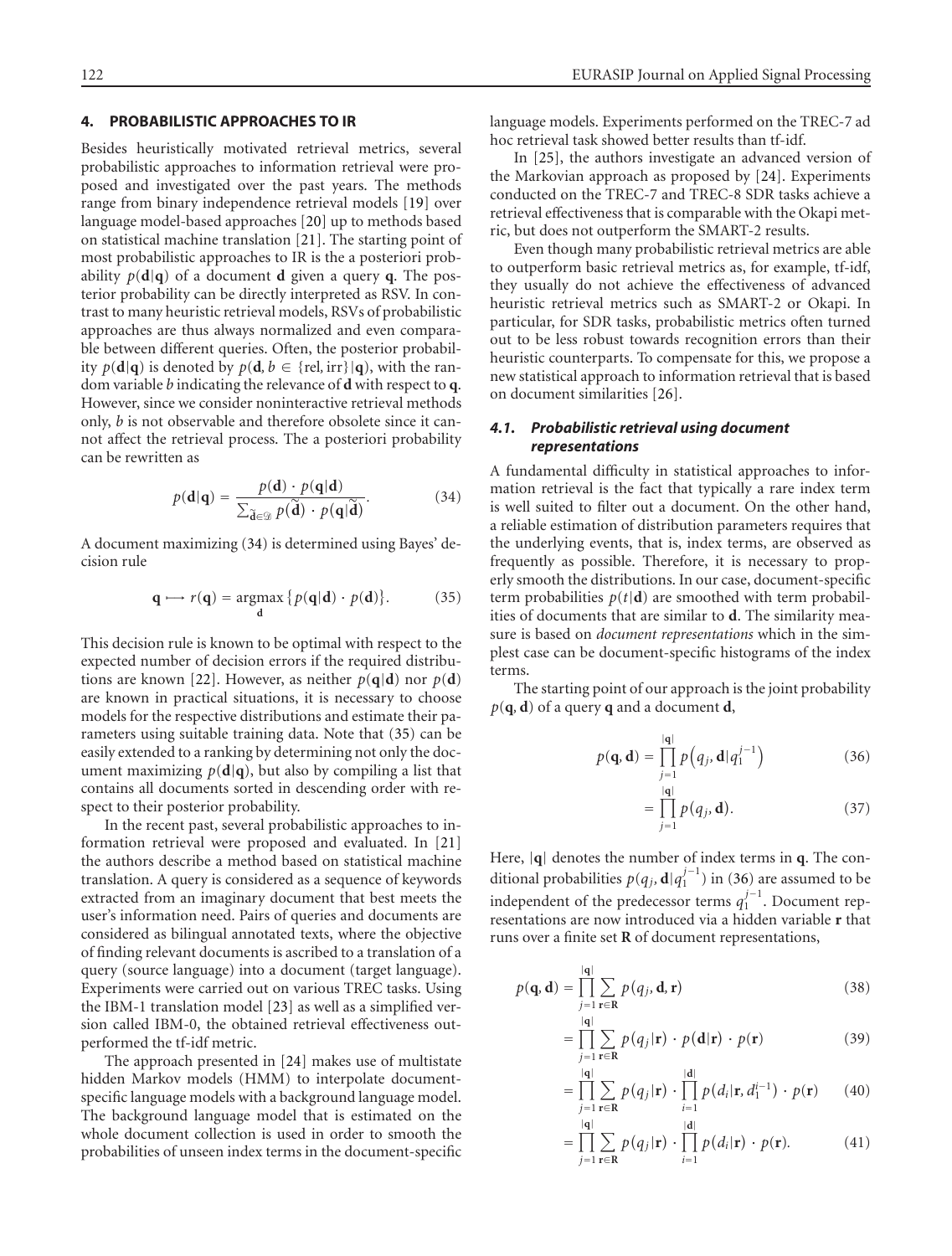Here, two model assumptions have been made: first, the conditional probabilities  $p(q|\mathbf{d}, \mathbf{r})$  are assumed to be independent of **d** (see (39)) and secondly,  $p(d_i|\mathbf{r}, d_1^{i-1})$  will not depend on the predecessor terms  $d_1^{i-1}$  (see (41)).

# *4.2. Variants of interpolation*

It remains to specify models for the document representations **r** ∈ **R** as well as the distributions  $p(q|\mathbf{r})$ ,  $p(d|\mathbf{r})$ , and  $p(r)$ . Since we want to distinguish between the event that a query term *t* is predicted by a representation **r** and the event that the term to be predicted is part of a document,  $p(q|\mathbf{r})$  and  $p(d|\mathbf{r})$  are modeled differently. In our approach, we identify the set of document representations **R** with the histograms over the index terms of the document collection  $\mathfrak{D},$ 

$$
n_{\mathbf{r}}(t) \equiv n(t, \mathbf{d}), \qquad n_{\mathbf{r}}(\cdot) \equiv |\mathbf{d}|,
$$

$$
n(t) \equiv \sum_{\mathbf{d}\in\mathcal{D}} n(t, \mathbf{d}), \qquad n(\cdot) \equiv \sum_{\mathbf{d}\in\mathcal{D}} |\mathbf{d}|. \tag{42}
$$

Thus, we can define the interpolations  $p_q(t|\mathbf{r})$  and  $p_d(t|\mathbf{r})$  as models for  $p(q|\mathbf{r})$  and  $p(d|\mathbf{r})$ ,

$$
p_q(t|\mathbf{r}) := (1 - \alpha) \cdot \frac{n_\mathbf{r}(t)}{n_\mathbf{r}(\cdot)} + \alpha \cdot \frac{n(t)}{n(\cdot)},
$$
 (43)

$$
p_d(t|\mathbf{r}) := (1 - \beta) \cdot \frac{n_{\mathbf{r}}(t)}{n_{\mathbf{r}}(\cdot)} + \beta \cdot \frac{n(t)}{n(\cdot)}.
$$
 (44)

Since we do not make any assumptions about the a priori relevance of a document representation, we set up a uniform distribution for  $p(\mathbf{r})$ . Note that (44) is an interpolation between the relative counts  $n_r(t)/n_r(\cdot)$  and  $n(t)/n(\cdot)$ . Instead of interpolating between the relative frequencies as in (44), we can also interpolate between the absolute frequencies

$$
p_d(t|\mathbf{r}) := \frac{(1-\beta) \cdot n_{\mathbf{r}}(t) + \beta \cdot n(t)}{(1-\beta) \cdot n_{\mathbf{r}}(\cdot) + \beta \cdot n(\cdot)}.
$$
 (45)

Both interpolation variants will be discussed in the following section.

#### *4.3. Experimental results*

Experiments were performed on the TREC-7 and the TREC-8 SDR task using both the manually generated transcriptions and the automatically generated transcriptions. As before, all speech recognition outputs were produced using the RWTH LVCSR system for the TREC-7 corpus or taken from the Byblos "Rough 'N Ready" and the Dragon LVCSR system for the TREC-8 corpus.

Due to the small number of test queries for both retrieval tasks, we made use of a leaving-one-out (L-1-O) approach [27, page 220] in order to estimate the interpolation parameters *α* and *β*. Additionally, we added results under unsupervised conditions, that is, we optimized the smoothing coefficients *α* and *β* on TREC-8 queries and corpus and tested on the TREC-7 sets and vice versa. Finally, we carried out a cheating experiment by adjusting the parameters *α* and *β* to maximize the MAP on the complete set of test queries.



Figure 2: MAP as a function of the interpolation parameter *α* with fixed  $\beta$  = 0.300 on the reference transcriptions of the TREC-7 SDR task.

This yields an optimistically upper bound of the possible retrieval effectiveness. All experiments conducted are based on the document representations according to (42), that is, each document is smoothed with all other documents in the database.

In a first experiment, the interpolation parameter *α* was estimated. Figure 2 shows the MAP as a function of the interpolation parameter *α* with fixed *β* on the reference transcriptions of the TREC-7 corpus. Using the L-1-0 estimation scheme, the best value for *α* was found to be 0*.*742, which has to be compared with a globally optimal value of 0*.*875, that is, the cheating experiment without L-1-O. The interpolation parameter  $\beta$  was adjusted in a similar way. Using the interpolation scheme according to (44), the retrieval effectiveness on both tasks is maximum for values of *β* that are very close to 1. This effect is caused by singletons, that is, index terms that occur once only in the whole document collection. Since the magnitude of the ratio of both denominators in (44) is approximately

$$
\frac{n_{\mathbf{r}}(\cdot)}{n(\cdot)} \approx \frac{1}{D},\tag{46}
$$

the optimal value for  $β$  should be found in the range of 1 − 1*/D*, assuming that singletons are the most important features in order to filter out a relevant document. In fact, using  $\beta = 1 - 1/D$  exactly meets the optimal value of 0.99965 on the TREC-7 corpus and 0*.*99995 on the TREC-8 retrieval task.

However, since the interpolation, according to (44), runs the risk of becoming numerically unstable (especially for very large document collections), we investigated an alternative smoothing scheme that interpolates between absolute counts instead of relative counts (see (45)). Figure 3 depicts the MAP as a function of the interpolation parameter *β* for both interpolation methods on the reference transcriptions of the TREC-7 SDR task. Since the interpolation scheme, according to (45), proved to be numerically stable and achieved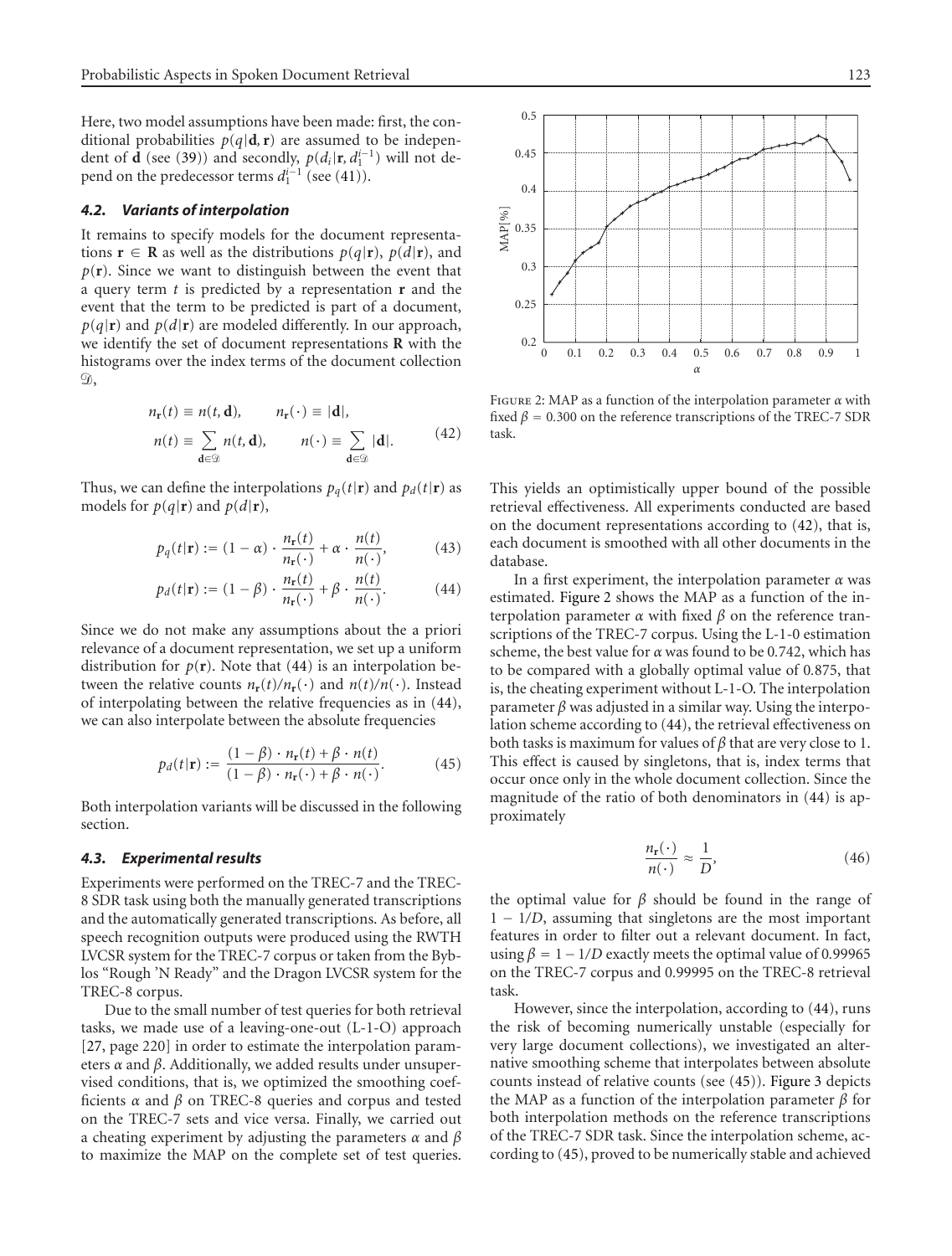

Figure 3: MAP as a function of the interpolation parameter *β* according to (44) (left plot) and (45) (right plot) with fixed *α* = 0*.*875 on the reference transcriptions of the TREC-7 SDR task.

Table 6: Comparison of retrieval effectiveness measured in terms of MAP on the TREC-7 SDR task for the SMART-2 metric and the new probabilistic approach Prob. Interpolation was performed according to (45).

| TREC-7           | Metric  |              | $\alpha$ | ß     | MAP[%] |
|------------------|---------|--------------|----------|-------|--------|
| Text             | SMART-2 |              |          |       | 46.6   |
|                  |         | "cheating"   | 0.875    | 0.300 | 47.3   |
|                  | Prob    | $L-1-O$      | 0.742    | 0.270 | 45.8   |
|                  |         | unsupervised | 0.950    | 0.650 | 42.2   |
| Speech<br>(RWTH) | SMART-2 |              |          |       | 42.0   |
|                  |         | "cheating"   | 0.825    | 0.300 | 42.0   |
|                  | Prob    | $L-1-O$      | 0.697    | 0.257 | 40.4   |
|                  |         | unsupervised | 0.875    | 0.300 | 41.6   |

Table 7: Comparison of retrieval effectiveness measured in terms of MAP on the TREC-8 SDR task for the SMART-2 metric and the new probabilistic approach Prob. Interpolation was performed according to (45).

| TREC-8             | Metric  |              | $\alpha$ | β     | MAP[%] |
|--------------------|---------|--------------|----------|-------|--------|
|                    | SMART-2 |              |          |       | 49.6   |
| Text               |         | "cheating"   | 0.950    | 0.650 | 52.7   |
|                    | Prob    | $L-1-O$      | 0.947    | 0.646 | 51.3   |
|                    |         | unsupervised | 0.875    | 0.300 | 49.9   |
|                    | SMART-2 |              |          |       | 43.1   |
| Speech             |         | "cheating"   | 0.875    | 0.300 | 47.3   |
| (Byblos)           | Prob    | $L-1-o$      | 0.801    | 0.287 | 44.4   |
|                    |         | unsupervised | 0.825    | 0.300 | 47.2   |
|                    | SMART-2 |              |          |       | 42.1   |
| Speech<br>(Dragon) |         | "cheating"   | 0.875    | 0.300 | 45.6   |
|                    | Prob    | $L-1-O$      | 0.875    | 0.307 | 44.1   |
|                    |         | unsupervised | 0.825    | 0.300 | 45.2   |

slightly better results, it was used for all further experiments. Table 6 shows the obtained retrieval effectiveness for the new probabilistic approach on the TREC-7 SDR task. Using L-1- O, the retrieval performance of the new proposed method lies within the magnitude of the SMART-2 metric, that is, we obtained a MAP of 45*.*8% on manually transcribed data which must be compared with 46.6% using the SMART-2 retrieval metric. Using automatically generated transcriptions, we achieved a MAP of 40*.*4% which is close to the performance of the SMART-2 metric. A further performance gain could be obtained under unsupervised conditions. Using the optimal parameter setting of the TREC-8 corpus for the TREC-7 task achieved a MAP of 41*.*6%. Figure 4 shows the recall-precision graphs for both SMART-2 and the new probabilistic approach.

The same applies to the results obtained on the TREC-8 SDR task (see Table 7). Here, the new probabilistic approach even outperformed the SMART-2 retrieval metric. Thus, we obtained a MAP of 51*.*3% on the manually transcribed data in comparison with 49*.*6% for the SMART-2 metric. This improvement over SMART-2 is also obtained on recognized transcriptions even though the improvement is smaller. Thus, we achieved a MAP of 44*.*4% on the automatically generated transcriptions produced with the Byblos speech recognizer, which is an improvement of 3% relative compared to the SMART-2 metric, and 44*.*1% MAP using the Dragon speech recognition outputs, which is an improvement of 5% relative. Similar to the results obtained on the TREC-7 corpus, the unsupervised experiments conducted on the automatically generated transcriptions of the TREC-8 task showed a further performance gain between 1% and 2% absolute. Figure 5 shows the recall-precision graphs for SMART-2 and the probabilistic approach.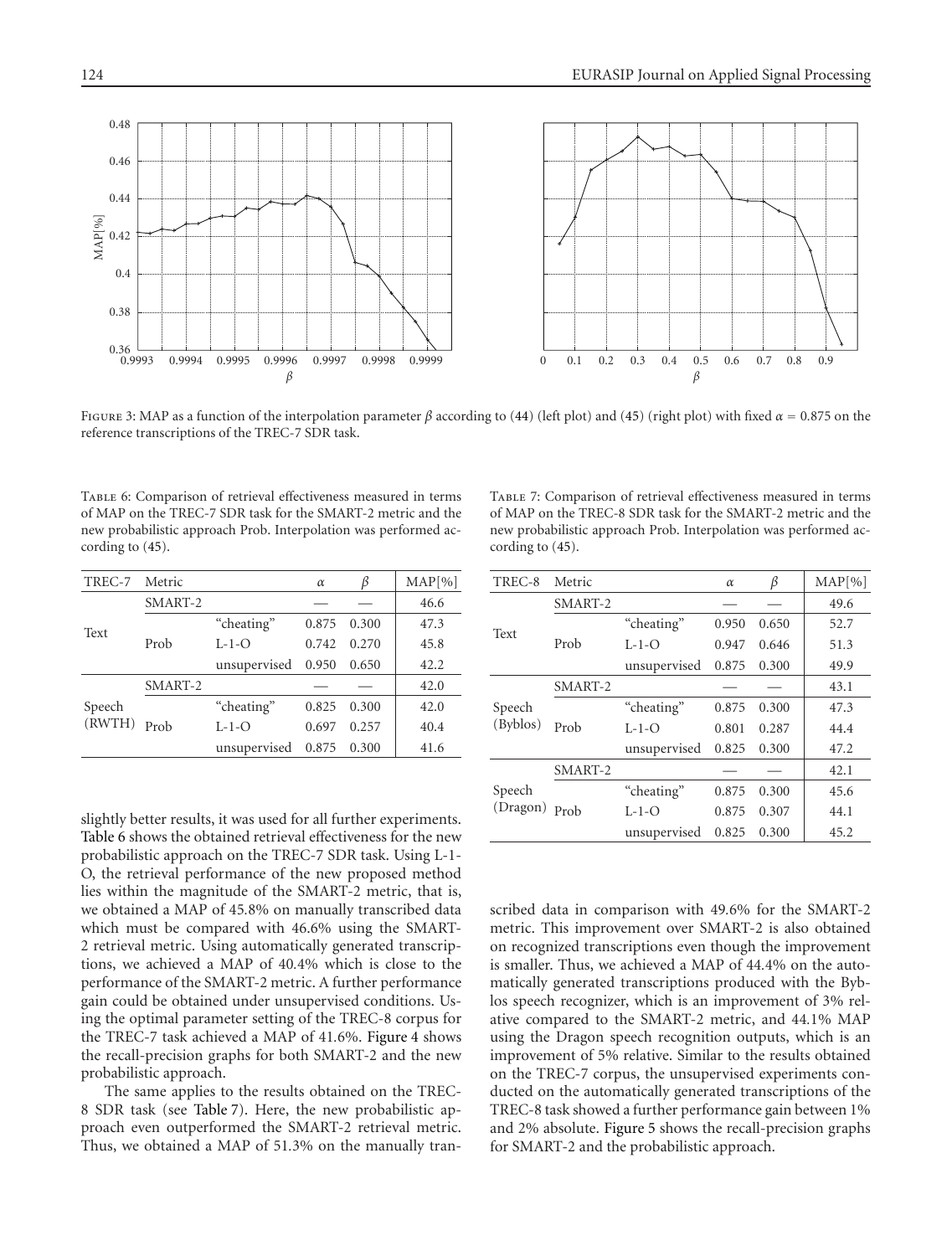|        |               | TREC-8 |          |            | $TREC-8 + Stop + Stem$ |          |            | + Stop + Stem, Queries only |          |            |
|--------|---------------|--------|----------|------------|------------------------|----------|------------|-----------------------------|----------|------------|
|        | Documents     | All    | Relevant | Irrelevant | All                    | Relevant | Irrelevant | All                         | Relevant | Irrelevant |
|        | Deletions     | 5.2    | 6.1      | 5.1        | 8.2                    | 7.6      | 8.2        | 14.5                        | 11.5     | 14.7       |
| WER[%] | Insertions    | 11.3   | 10.0     | 11.4       | 7.6                    | 7.1      | 7.6        | 8.6                         | 7.7      | 8.7        |
|        | Substitutions | 21.9   | 19.8     | 22.1       | 18.2                   | 16.2     | 18.3       | 6.2                         | 5.7      | 6.3        |
|        | Error rate*   | 60.3   | 55.6     | 60.7       | 52.1                   | 47.1     | 52.5       | 35.6                        | 30.7     | 36.0       |
|        | Deletions     | 22.3   | 19.4     | 22.6       | 24.2                   | 21.3     | 24.4       | 14.2                        | 13.3     | 14.3       |
| TER[%] | Insertions    | 29.8   | 27.2     | 30.1       | 24.7                   | 22.5     | 24.8       | 20.6                        | 14.5     | 21.1       |
|        | Error rate    | 52.2   | 46.6     | 52.6       | 48.8                   | 43.8     | 49.2       | 34.8                        | 27.7     | 35.4       |
|        | Deletions     | 16.2   | 14.9     | 16.3       | 17.3                   | 15.4     | 17.5       | 10.5                        | 8.8      | 10.6       |
| IER[%] | Insertions    | 18.9   | 17.0     | 19.1       | 17.4                   | 15.9     | 17.5       | 11.8                        | 9.2      | 12.0       |
|        | Error rate    | 35.1   | 31.9     | 35.4       | 34.7                   | 31.4     | 35.0       | 22.3                        | 18.0     | 22.7       |

Table 8: WER, TER, and IER measured with the Byblos speech recognizer on the TREC-8 corpus for varying preprocessing stages. As before, the substitutions are counted twice for the accumulated error rates of the WER criterion.

Table 9: WER, TER, and IER measured with the Dragon speech recognizer on the TREC-8 corpus for varying preprocessing stages. As before, the substitutions are counted twice for the accumulated error rates of the WER criterion.

|        |               | TREC-8 |          |            | $TREC-8 + Stop + Stem$ |          |            | + Stop + Stem, Queries only |          |            |
|--------|---------------|--------|----------|------------|------------------------|----------|------------|-----------------------------|----------|------------|
|        | Documents     | All    | Relevant | Irrelevant | All                    | Relevant | Irrelevant | All                         | Relevant | Irrelevant |
|        | Deletions     | 6.5    | 6.9      | 6.5        | 8.9                    | 7.4      | 9.1        | 15.6                        | 11.5     | 15.9       |
| WER[%] | Insertions    | 12.7   | 11.2     | 12.9       | 8.0                    | 7.5      | 8.0        | 9.4                         | 8.3      | 9.5        |
|        | Substitutions | 21.0   | 18.5     | 21.2       | 17.7                   | 15.6     | 17.9       | 6.2                         | 5.3      | 6.2        |
|        | Error rate*   | 61.3   | 55.0     | 61.8       | 52.3                   | 46.2     | 52.8       | 37.3                        | 30.3     | 37.9       |
|        | Deletions     | 22.8   | 19.2     | 23.1       | 24.5                   | 20.7     | 24.8       | 14.6                        | 13.2     | 14.8       |
| TER[%] | Insertions    | 24.7   | 22.4     | 24.9       | 22.0                   | 14.6     | 22.7       | 29.8                        | 27.2     | 30.1       |
|        | Error rate    | 53.2   | 46.6     | 53.8       | 49.2                   | 43.0     | 49.7       | 36.7                        | 27.8     | 37.4       |
| IER[%] | Deletions     | 17.0   | 15.0     | 17.1       | 17.9                   | 15.2     | 18.1       | 11.0                        | 9.3      | 11.2       |
|        | Insertions    | 19.7   | 17.8     | 19.9       | 17.6                   | 16.3     | 17.7       | 12.4                        | 9.4      | 12.6       |
|        | Error rate    | 36.7   | 32.7     | 37.0       | 35.5                   | 31.5     | 35.8       | 23.4                        | 18.7     | 23.8       |





Figure 4: Interpolated recall-precision graphs for the SMART-2 metric and the new probabilistic approach determined on both the manually transcribed documents (text) and the automatically generated transcriptions (speech) of the TREC-7 SDR task.

Figure 5: Interpolated recall-precision graphs for the SMART-2 metric and the new probabilistic approach determined on both the manually transcribed documents (text) and the automatically generated transcriptions (speech) of the TREC-8 SDR task.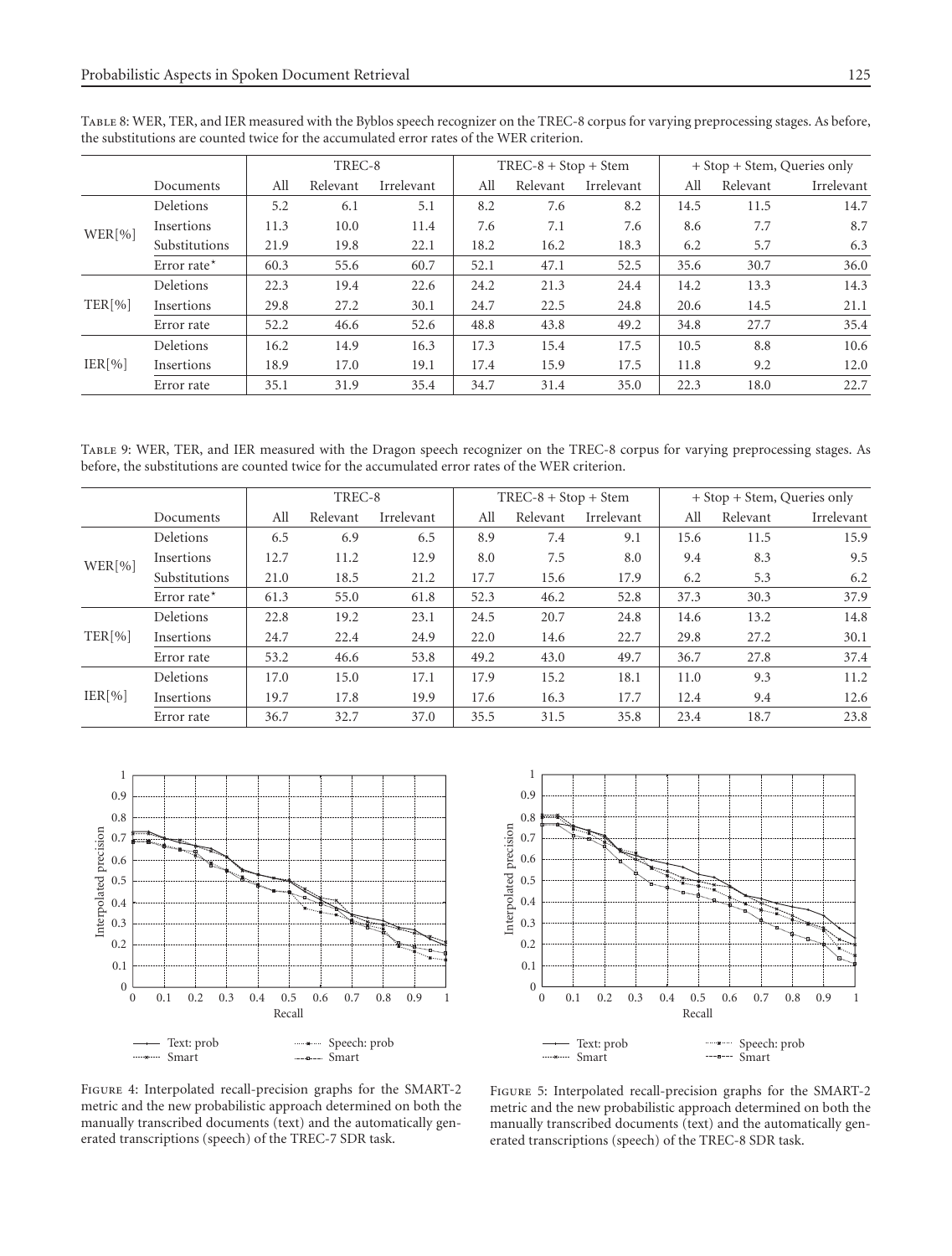# **5. CONCLUSION**

In this paper, we presented a detailed analysis on the effect of recognition errors on retrieval performance. Since retrieval performance is only little affected by recognition errors, we investigated two alternative error measures, namely, the TER and the IER that turned out to be more suitable in order to describe the quality of automatically generated transcriptions for retrieval applications. Experiments carried out on the TREC-7 and TREC-8 SDR task revealed a better correlation between the obtained retrieval effectiveness and the proposed error measures. Baseline results were produced using a new query expansion method.

In the second part of this paper, we presented a new probabilistic approach to SDR based on interpolations between document-specific term histograms and a global term histogram that is pooled over all documents. To this purpose, the set of documents was mapped onto a set of document representations. These document representations were identified with document-specific histograms and can be interpreted as a kind of nearest neighbor concept. Two smoothing schemes were discussed and investigated. Experiments performed on the TREC-7 and the TREC-8 SDR task showed comparable or even better results for the new probabilistic approach than an enhanced version of the SMART-2 retrieval metric. In addition, the new probabilistic approach turned out to be robust towards recognition errors.

## **REFERENCES**

- [1] W. Liggett and W. Fisher, "Insights from the broadcast news benchmark tests," in *Proc. 1998 DARPA Broadcast News Transcription and Understanding Workshop*, pp. 16–22, Lansdowne, Va, USA, February 1998.
- [2] J. S. Garofolo, E. M. Voorhees, C. G. P. Auzanne, V. M. Stanford, and B. A. Lund, "1998 TREC-7 spoken document retrieval track overview and results," in *Proc. 7th Text REtrieval Conference (TREC-7)*, vol. 500-242 of *NIST Special Publication*, pp. 79–89, Gaithersburg, Md, USA, November 1998.
- [3] J. S. Garofolo, C. G. P. Auzanne, and E. M. Voorhees, "The TREC spoken document retrieval track: A success story," in *Proc. 8th Text REtrieval Conference (TREC-8)*, vol. 500-246 of *NIST Special Publication*, pp. 107–130, Gaithersburg, Md, USA, November 1999.
- [4] M. F. Porter, "An algorithm for suffix stripping," *Program*, vol. 14, no. 3, pp. 130–137, 1980.
- [5] S. E. Robertson, S. Walker, M. M. Beaulieu, M. Gatford, and A. Payne, "Okapi at TREC-4," in *Proc. 4th Text REtrieval Conference (TREC-4)*, D. K. Harman, Ed., pp. 73–96, National Institute of Standards and Technology, Gaithersburg, Md, USA, October 1996.
- [6] A. Singhal, J. Choi, D. Hindle, D. D. Lewis, and F. C. N. Pereira, "AT&T at TREC-7," in *Proc. 7th Text REtrieval Conference (TREC-7)*, vol. 500-242 of *NIST Special Publication*, pp. 239–252, Gaithersburg, Md, USA, November 1998.
- [7] J. Choi, D. Hindle, J. Hirschberg, et al., "An overview of the AT&T spoken document retrieval," in *Proc. 1998 DARPA Broadcast News Transcription and Understanding Workshop*, pp. 182–188, Lansdowne, Va, USA, February 1998.
- [8]  $\tilde{J}$ . J. Rocchio, "Relevance feedback in information retrieval," in *The SMART Retrieval System—Experiments in Automatic Document Processing*, pp. 313–323, Prentice-Hall, Englewood Cliffs, NJ, USA, 1971.
- [9] W. Cohen and Y. Singer, "Context-sensitive learning methods for text categorization," in *Proc. 19th Annual International ACM SIGIR Conference on Research and Development in Information Retrieval*, pp. 307–315, Zurich, Switzerland, August 1996.
- [10] R. Schapire, Y. Singer, and A. Singhal, "Boosting and Rocchio applied to text filtering," in *Proc. 21st Annual International ACM SIGIR Conference on Research and Development in Information Retrieval*, pp. 215–223, Melbourne, Australia, August 1998.
- [11] J. Xu and W. B. Croft, "Improving the effectiveness of information retrieval with local context analysis," *ACM Transactions on Information Systems*, vol. 18, no. 1, pp. 79–112, 2000.
- [12] S. Kanthak, A. Sixtus, S. Molau, R. Schlüter, and H. Ney, "Fast search for large vocabulary speech recognition," in *Verbmobil: Foundations of Speech-to-Speech Translation*, W. Wahlster, Ed., pp. 63–78, Springer-Verlag, Berlin, Germany, 2000.
- [13] S. Ortmanns, A. Eiden, and H. Ney, "Improved lexical tree search for large vocabulary speech recognition," in *Proc. IEEE Int. Conf. Acoustics, Speech, Signal Processing*, vol. 2, pp. 817– 820, Seattle, Wash, USA, May 1998.
- [14] P. Schäuble, *Multimedia Information Retrieval*, Kluwer Academic, Boston, Mass, USA, 1997.
- [15] F. Kubala, S. Colbath, D. Liu, A. Srivastava, and J. Makhoul, "Integrated technologies for indexing spoken language," *Communications of the ACM*, vol. 43, no. 2, pp. 48–56, 2000.
- [16] S. Wegmann, P. Zhan, I. Carp, M. Newman, J. P. Yameon, and L. Gillick, "Dragon systems' 1998 broadcast news transcription system," in *Proc. 1999 DARPA Broadcast News Workshop*, pp. 277–280, Herndon, Va, USA, February–March 1999.
- [17] S. E. Johnson, P. Jourlin, G. L. Moore, K. Spärck Jones, and P. C. Woodland, "Spoken document retrieval for TREC-7 at Cambridge University," in *Proc. 7th Text REtrieval Conference (TREC-7)*, vol. 500-242 of *NIST Special Publication*, pp. 191– 200, Gaithersburg, Md, USA, November 1999.
- [18] E. Mittendorf and P. Schäuble, "Measuring the effects of data corruption on information retrieval," in *Proc. Symposium on Document Analysis and Information Retrieval*, pp. 179–189, Las Vegas, Nev, USA, April 1996.
- [19] N. Fuhr and C. Buckley, "A probabilistic learning approach for document indexing," *ACM Transactions on Information Systems*, vol. 9, no. 3, pp. 223–248, 1991.
- [20] J. Ponte and W. B. Croft, "A language modeling approach to information retrieval," in *Proc. 21st Annual International ACM SIGIR Conference on Research and Development in Information Retrieval*, pp. 275–281, Melbourne, Australia, August 1998.
- [21] A. Berger and J. D. Lafferty, "Information retrieval as statistical translation," in *Proc. 22nd Annual International ACM SI-GIR Conference on Research and Development in Information Retrieval*, pp. 222–229, Berkeley, Calif, USA, August 1999.
- [22] R. O. Duda, P. E. Hart, and D. G. Stork, *Pattern Classification*, John Wiley & Sons, New York, NY, USA, 2nd edition, 2001.
- [23] P. F. Brown, S. A. Della Pietra, V. J. Della Pietra, and R. L. Mercer, "The mathematics of statistical machine translation: Parameter estimation," *Computational Linguistics*, vol. 19, no. 2, pp. 263–311, 1993.
- [24] D. R. H. Miller, T. Leek, and R. M. Schwartz, "BBN at TREC7: Using hidden Markov models for information retrieval," in *Proc. 7th Text REtrieval Conference (TREC-7)*, vol. 500-242 of *NIST Special Publication*, pp. 133–142, Gaithersburg, Md, USA, November 1999.
- [25] J. L. Gauvain, Y. de Kercadio, L. F. Lamel, and G. Adda, "The LIMSI SDR system for TREC-8," in *Proc. 8th Text REtrieval Conference (TREC-8)*, pp. 405–412, Gaithersburg, Md, USA, November 1999.